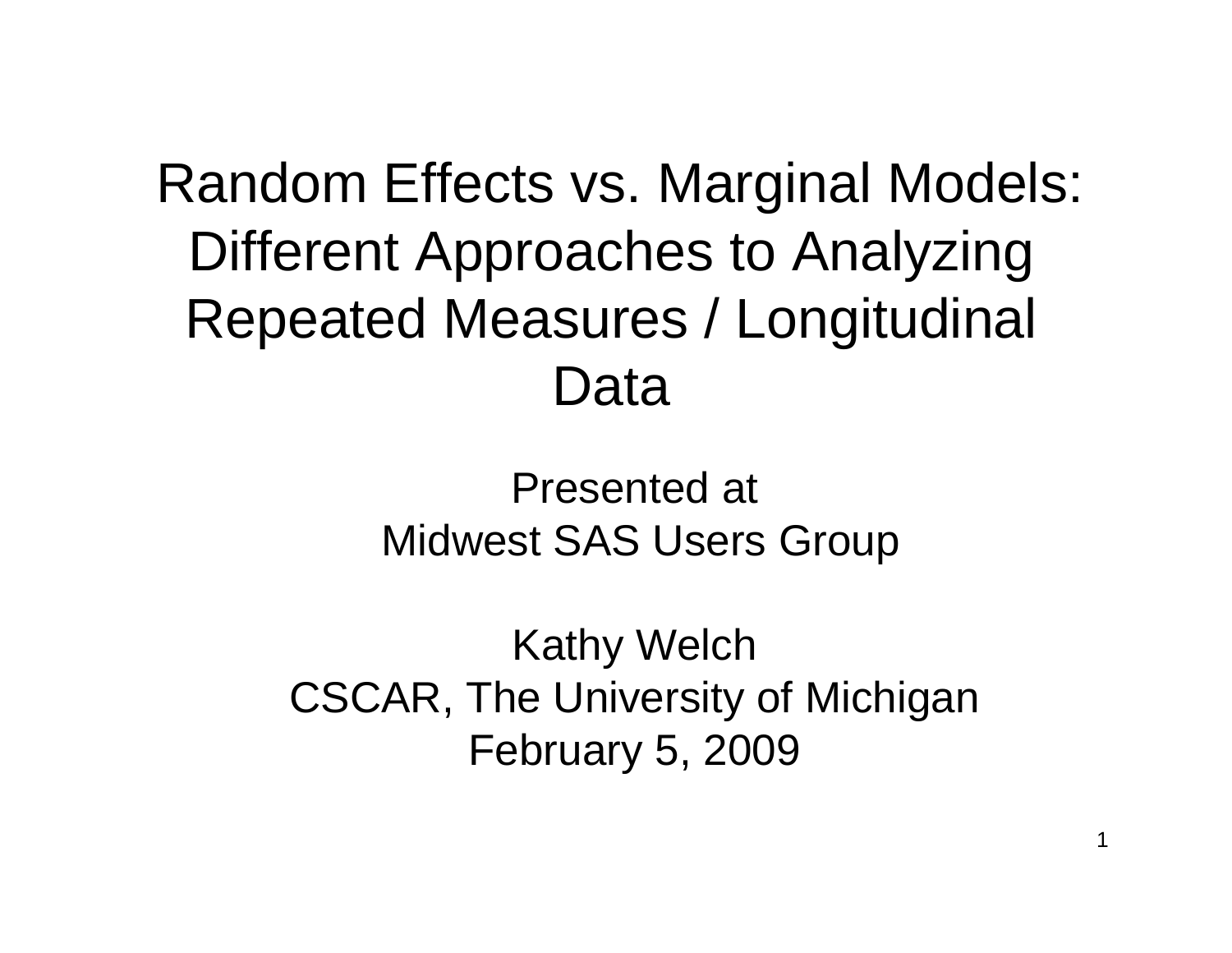# Background: What is a Linear Mixed Model (LMM)?

- A parametric linear model for
	- Clustered data
	- Repeated Measures / Longitudinal data
- Continuous response
- Predictors may be
	- Fixed
	- Random
- This presentation will focus on an analysis of a longitudinal data set.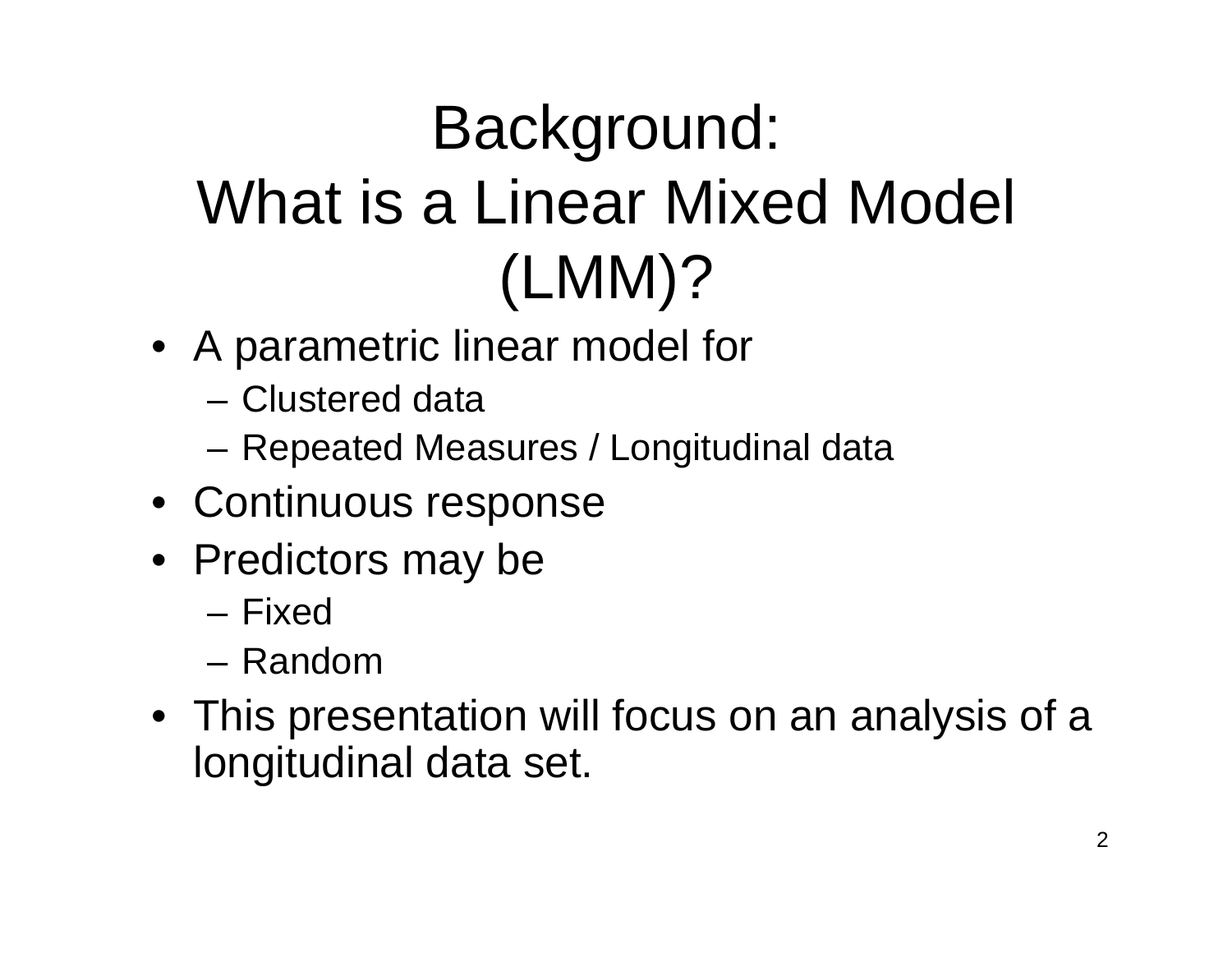# Repeated Measures / Longitudinal Data

#### • **Longitudinal Data:**

- – Dependent variable measured multiple times for each unit of analysis, basically a type of repeated measures data
- Repeated measures factor is time
- –Time may be over an extended period (e.g. years)
- Example
	- –Autistic children measured at different ages
- Dropout may be a problem
- Missing data at some time points may be a problem (not a problem if MAR)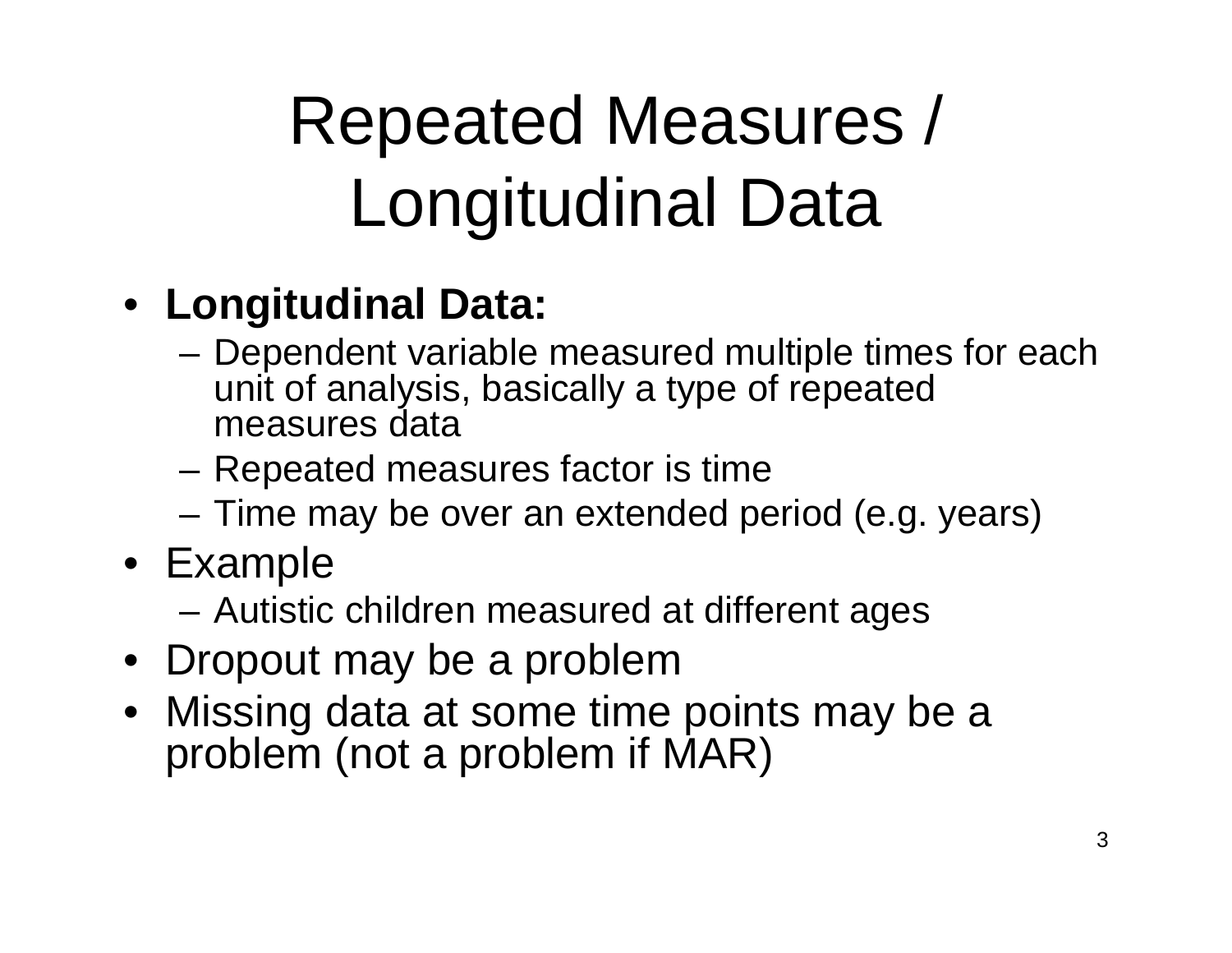#### Example of Repeated Measures/ Longitudinal Data Structure



•Each subject measured more than once

- •Number of measurements does not need to be equal for all subjects
- 4•Spacing of intervals does not have to be equal for all measurement times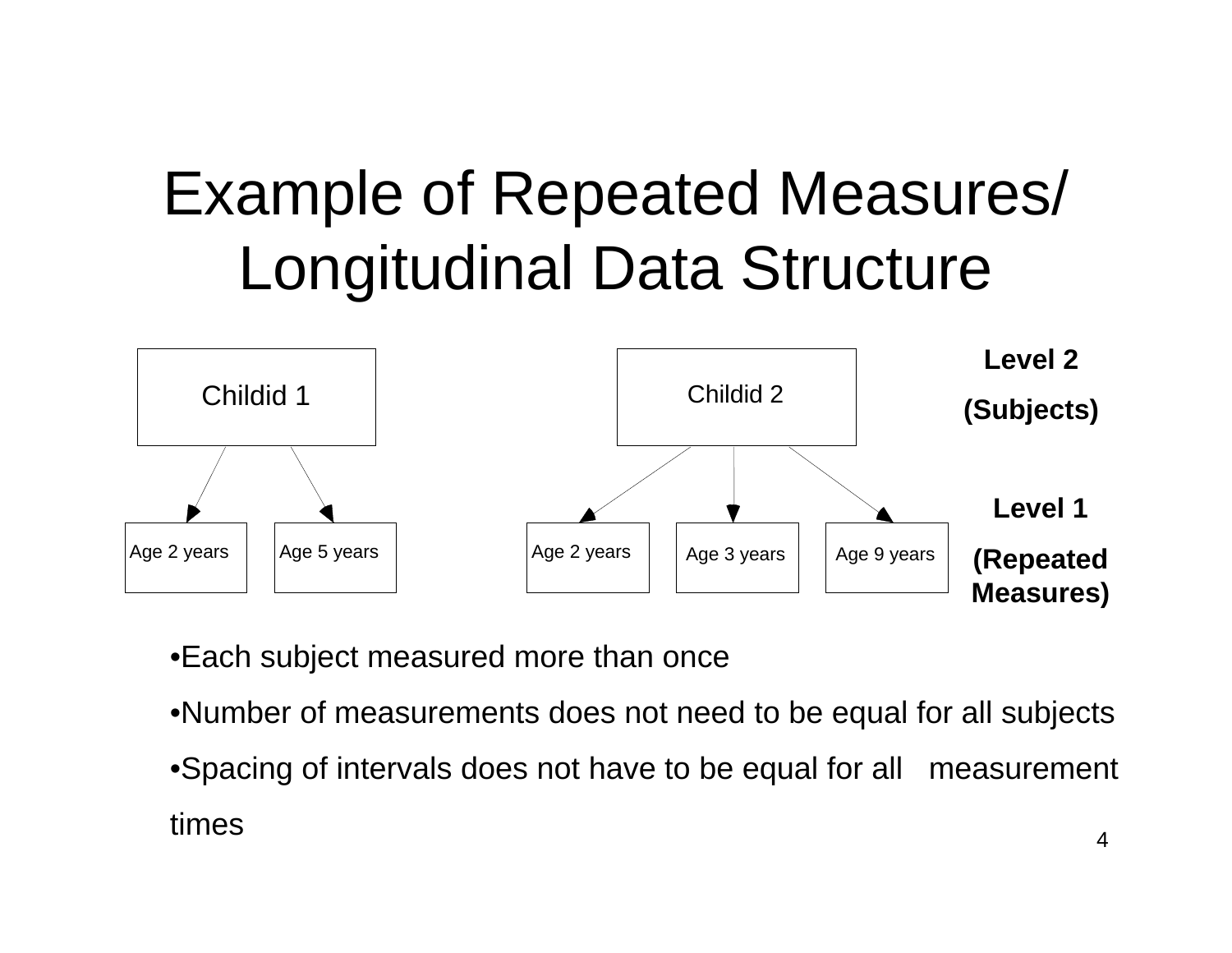# Fixed Factor

- Fixed Factor: A categorical/classification variable
	- all levels of interest are included
		- Treatment level
		- Gender
- Levels of fixed factors can be defined to represent contrasts of interest
	- Female vs. Male
	- High Dose vs. Control, Medium Dose vs. Control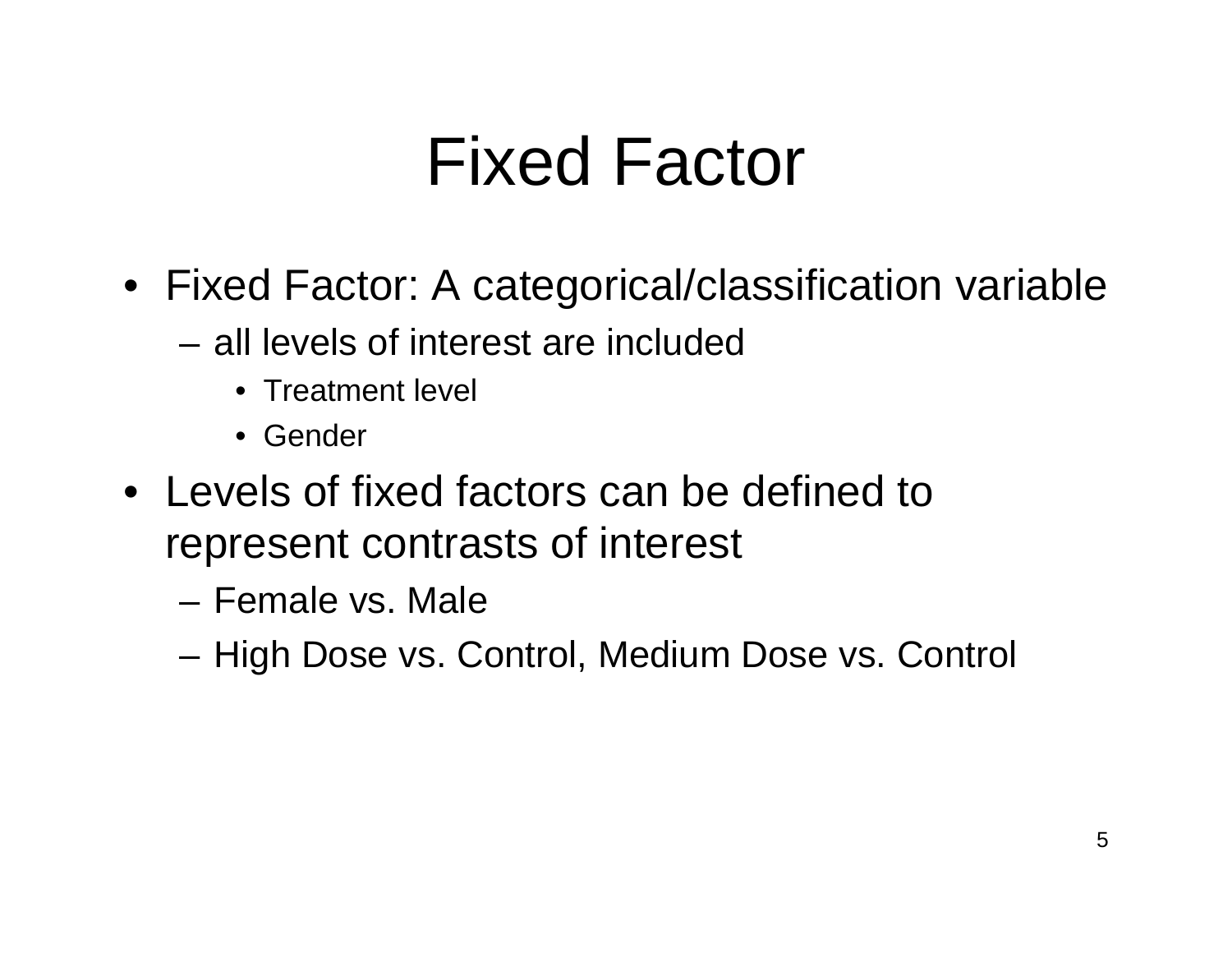### Random Factor

- Random Factor: A classification variable
	- Levels can be thought of as being randomly sampled from a population
		- Classroom
		- Subject
- Variation in the dependent variable across levels of the random factor can be estimated and assessed
- Usually, random factors do not represent conditions chosen to meet the needs of the study
- Results can be generalized to a greater population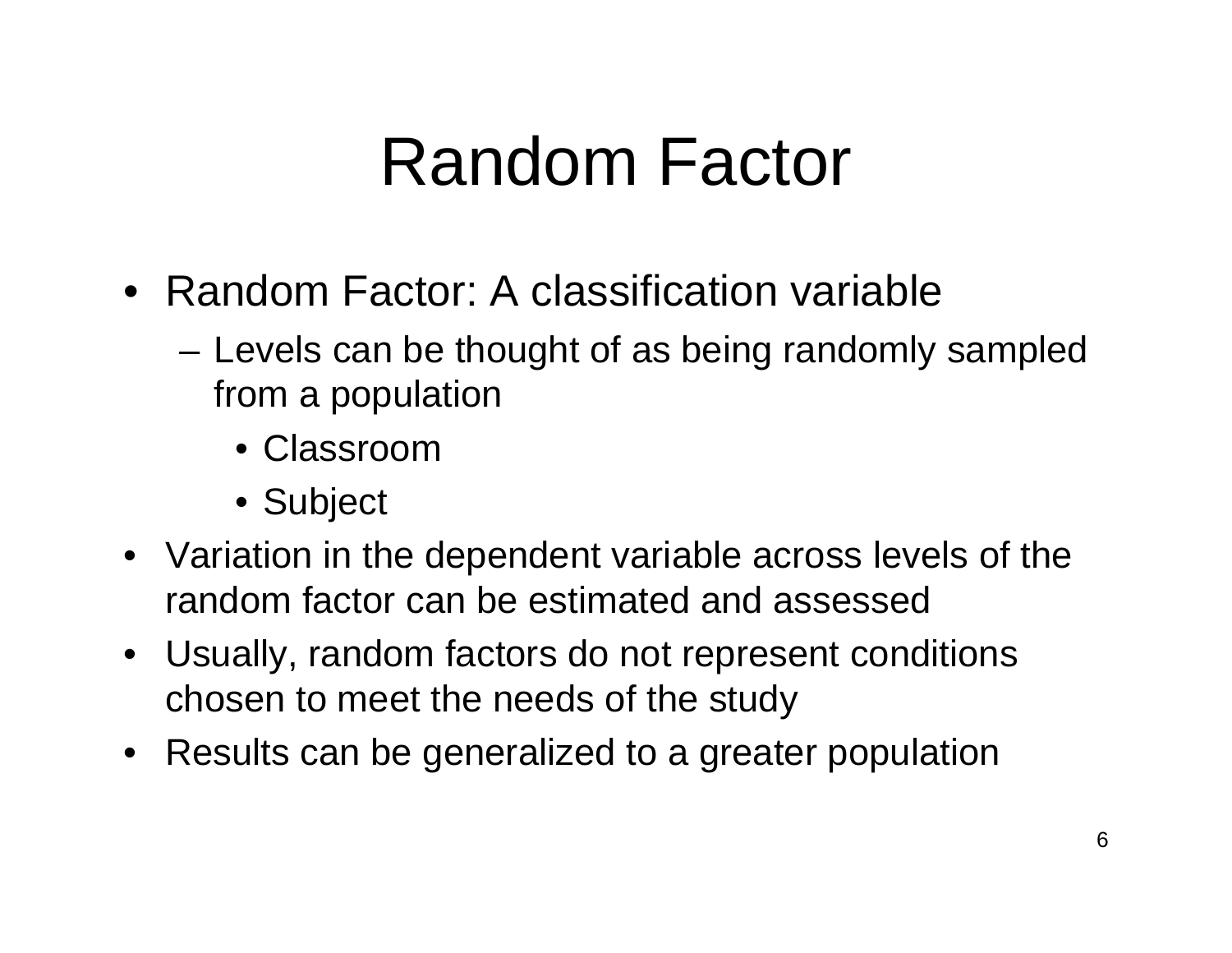# Fixed **Effects**

- Also called regression coefficients or fixed-effect parameters
	- Describe the relationship between the dependent variable and predictor variables for an entire population
- Represented as unknown **fixed** quantities (β ) in a LMM
	- The value of a given  $\beta$  does not vary across subjects
- $\bullet~~\beta$  is estimated based on data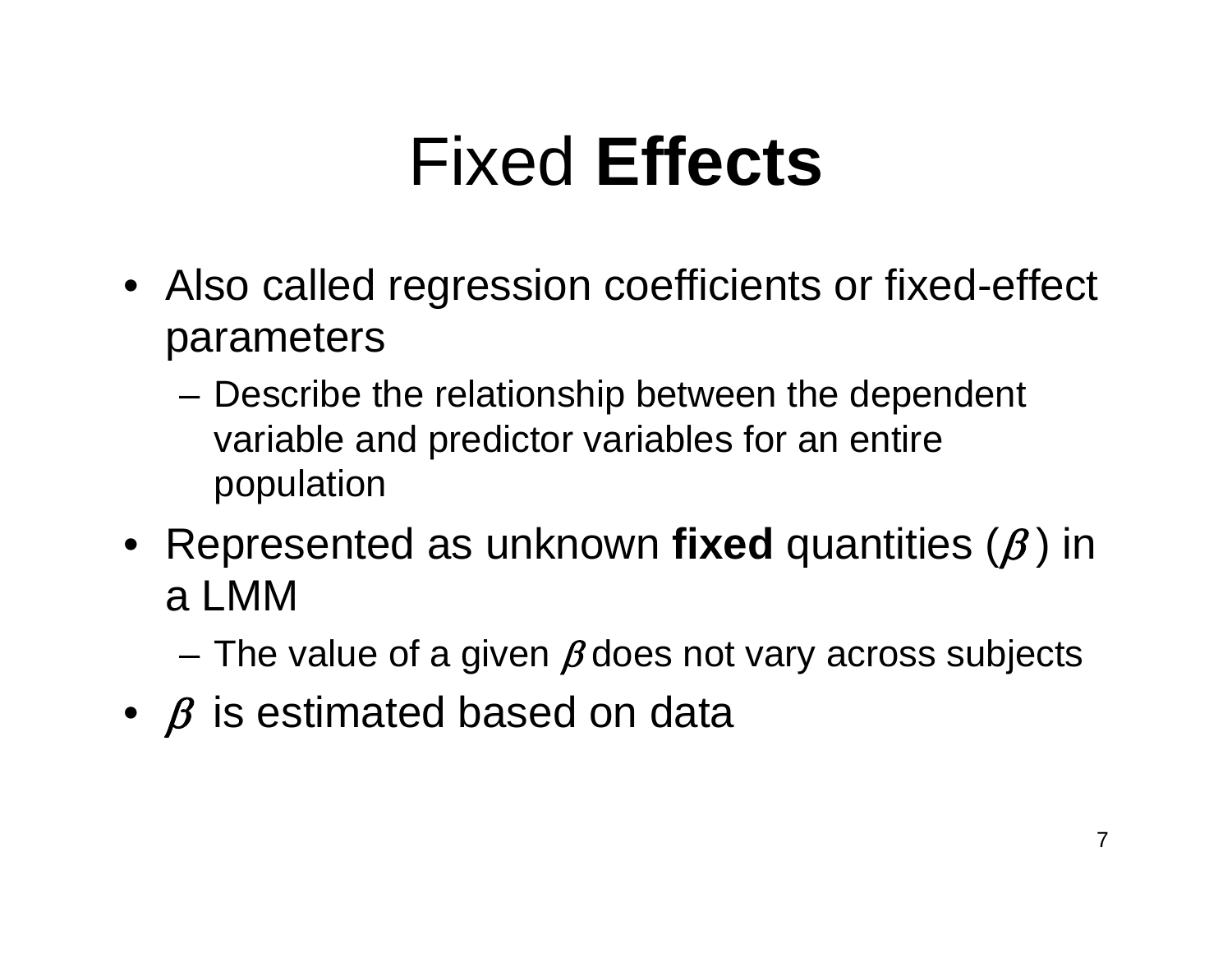# Random **Effects**

- Random values associated with levels of a random factor
- Represented as random variables (*ui* for the *i*th subject*)* in a LMM
	- Specific to a given level of a random factor
	- Vary across subjects
		- Classroom-specific intercepts in a clustered design
		- Subject-specific intercepts in a repeated measures design
- Usually describe random deviations in the relationships described by fixed effects
- Can be for categorical or continuous variables
	- Random intercepts
	- Random slopes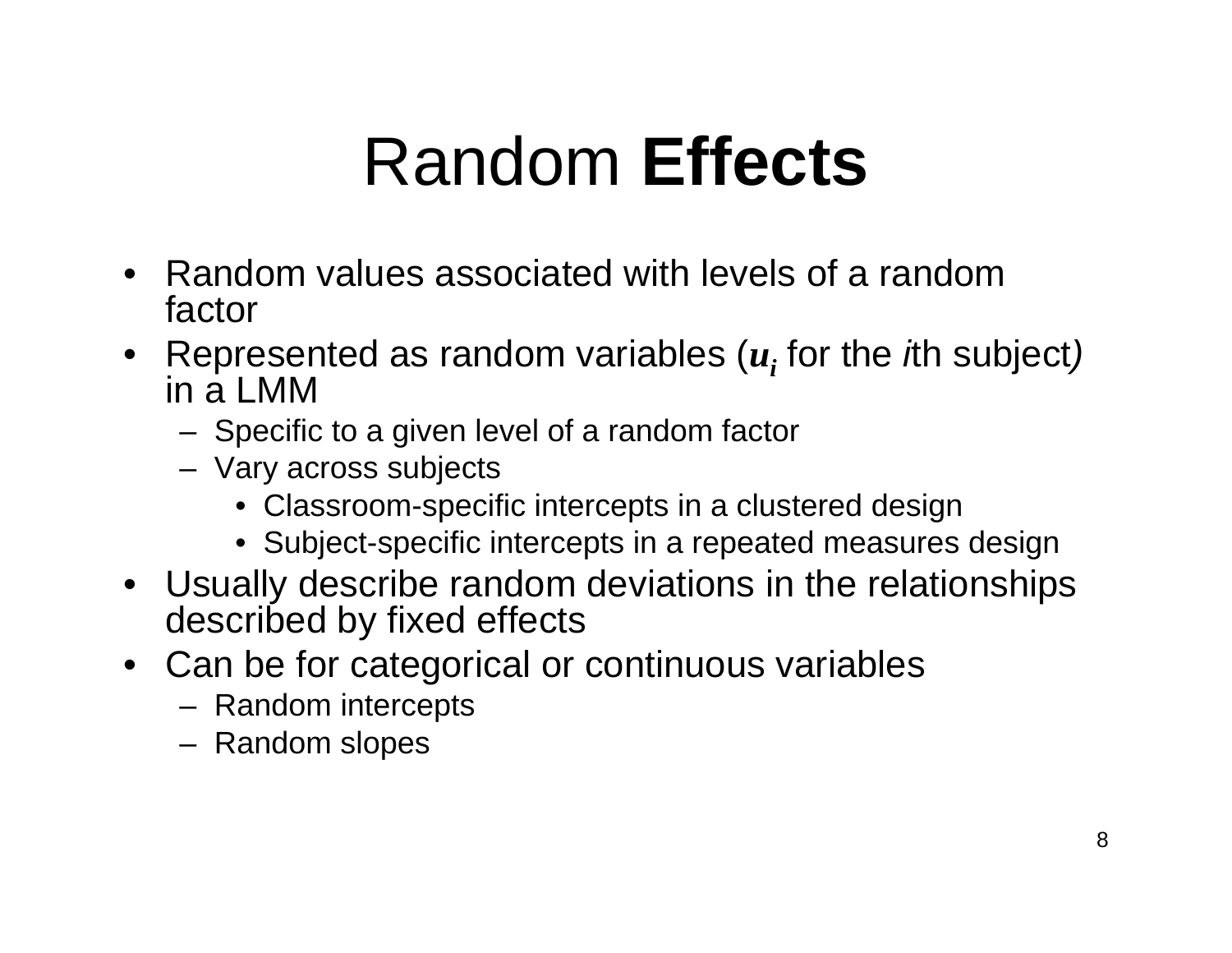#### General Specification of an LMM for the *i*th Subject:

$$
Y_i = X_i \beta + Z_i u_i + \varepsilon_i
$$
  
fixed  

$$
u_i \sim N(0, D)
$$

$$
\varepsilon_i \sim N(0, R_i)
$$

Called a **mixed model** because it has a mix of fixed ( *β)* and random ( *ui)* effects.

Both *D* and *Ri* are variance-covariance matrices, and as such, are required to be positive-definite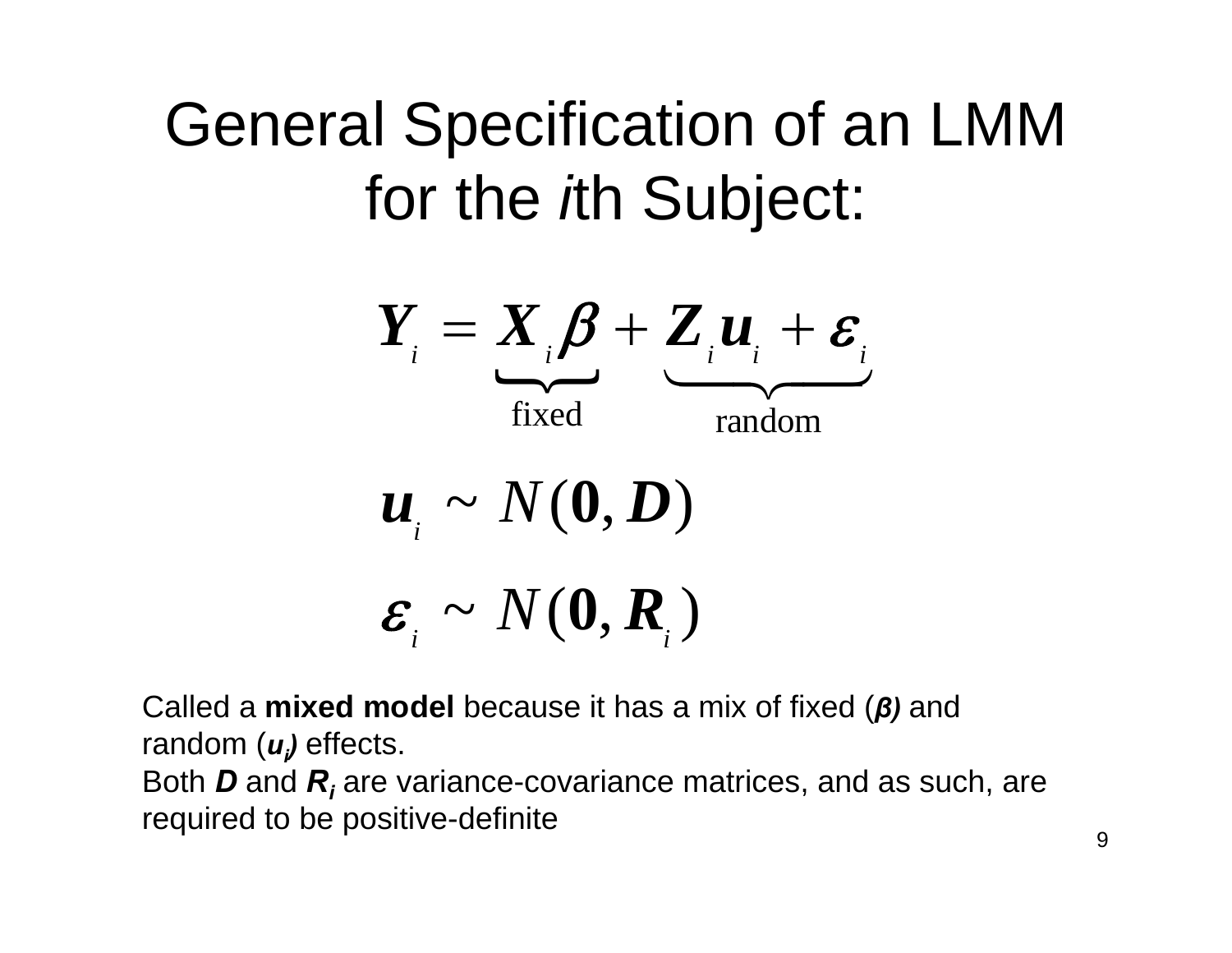# The *D* Matrix

Variance-covariance matrix for the *q* random effects (*<sup>u</sup>i)* for the ith subject. SAS calls this the *G* matrix and defines it for all subjects, rather than for individuals.

$$
\boldsymbol{D} = Var(\boldsymbol{u}_{i}) = \begin{pmatrix} Var(u_{1i}) & cov(u_{1i}, u_{2i}) & \cdots & cov(u_{1i}, u_{qi}) \\ cov(u_{1i}, u_{2i}) & Var(u_{2i}) & \cdots & cov(u_{2i}, u_{qi}) \\ \vdots & \vdots & \ddots & \vdots \\ cov(u_{1i}, u_{qi}) & cov(u_{2i}, u_{qi}) & \cdots & Var(u_{qi}) \end{pmatrix}
$$

For Example: If there were only one random effect per subject (e.g., a random intercept), then *D* would be a 1 X 1 matrix. If there were two random effects per subject, e.g., a random intercept and a random slope, then *D* would be 2 X 2.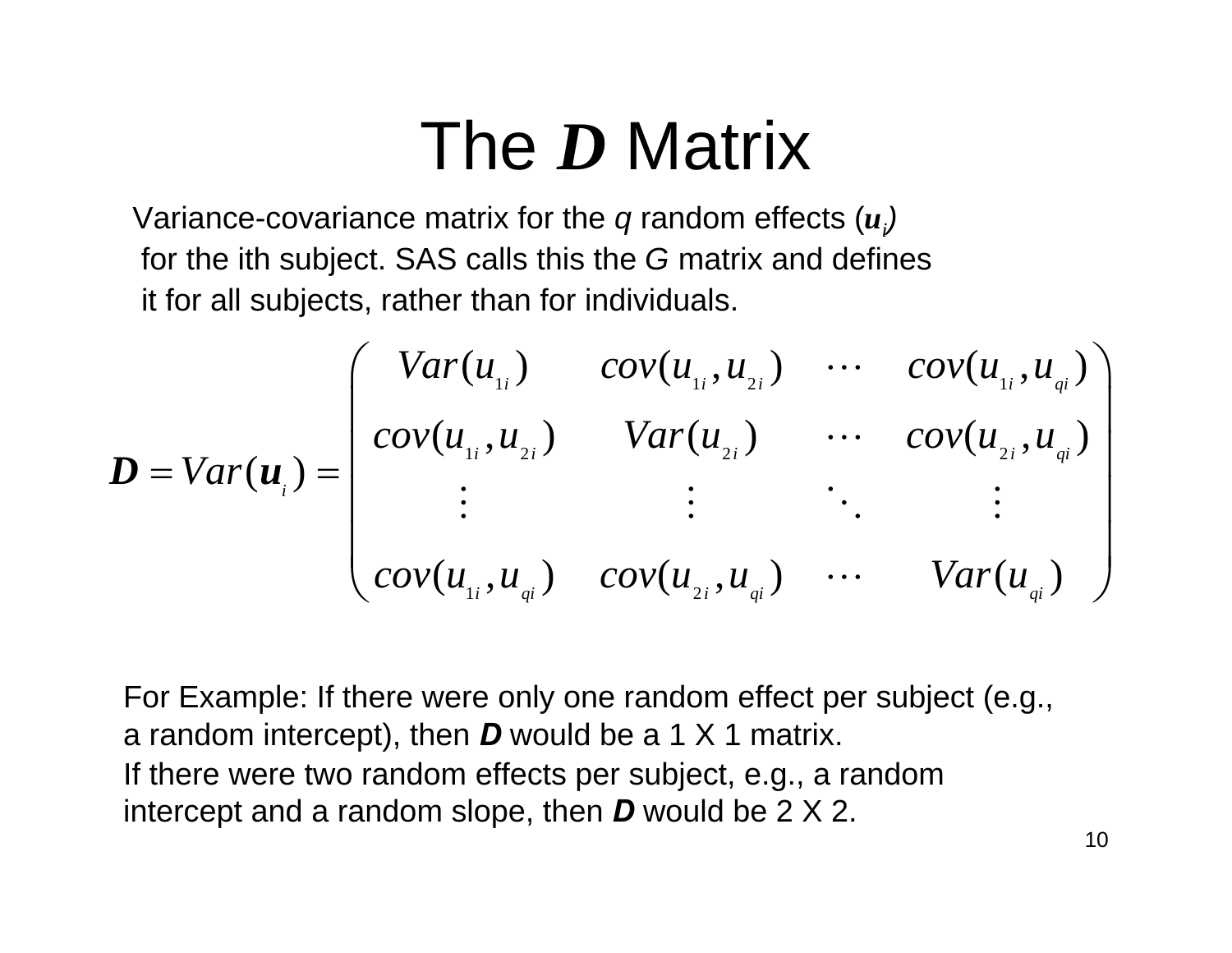# Two Common Structures for *D*

Many different structures for *D* are possible:

| <b>Variance</b><br>components<br>type=vc | $\boldsymbol{D} = Var(\boldsymbol{u}_{i}) =$<br>$\mu$ 1 |                  |
|------------------------------------------|---------------------------------------------------------|------------------|
| <b>Unstructured</b><br>type=un           | $\sigma_{u1}$                                           | $\sigma_{u1,u2}$ |

Note: In these examples, we have two random effects defined for each subject. The diagonal elements represent variances of the random effects; the off-diagonal elements represent covariances between the random effects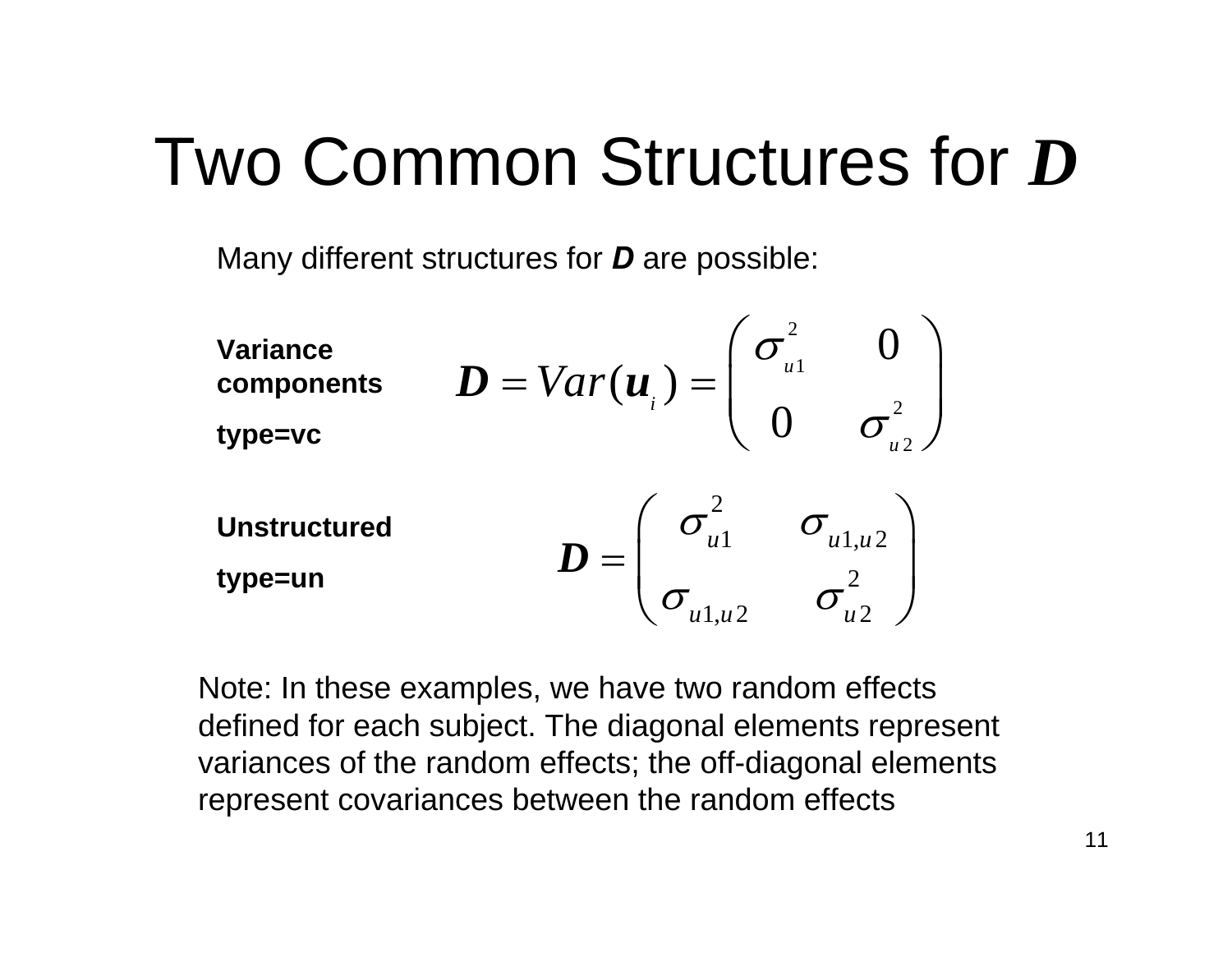#### The *R* Matrix

Variance-covariance matrix for the *ni* **residuals** (*εi)* for the ith subject

$$
\mathbf{R}_{i} = Var(\mathbf{\varepsilon}_{i}) = \begin{pmatrix} Var(\mathbf{\varepsilon}_{1i}) & cov(\mathbf{\varepsilon}_{1i}, \mathbf{\varepsilon}_{2i}) & \cdots & cov(\mathbf{\varepsilon}_{1i}, \mathbf{\varepsilon}_{n,i}) \\ cov(\mathbf{\varepsilon}_{1i}, \mathbf{\varepsilon}_{2i}) & Var(\mathbf{\varepsilon}_{2i}) & \cdots & cov(\mathbf{\varepsilon}_{2i}, \mathbf{\varepsilon}_{n,i}) \\ \vdots & \vdots & \ddots & \vdots \\ cov(\mathbf{\varepsilon}_{1i}, \mathbf{\varepsilon}_{n,i}) & cov(\mathbf{\varepsilon}_{2i}, \mathbf{\varepsilon}_{n,i}) & \cdots & Var(\mathbf{\varepsilon}_{n,i}) \end{pmatrix}
$$

Note: The dimension of *Ri* depends on the number of observations (*ni)* for subject *i*. For a subject with 5 repeated measures, the *Ri* matrix would be 5 X 5.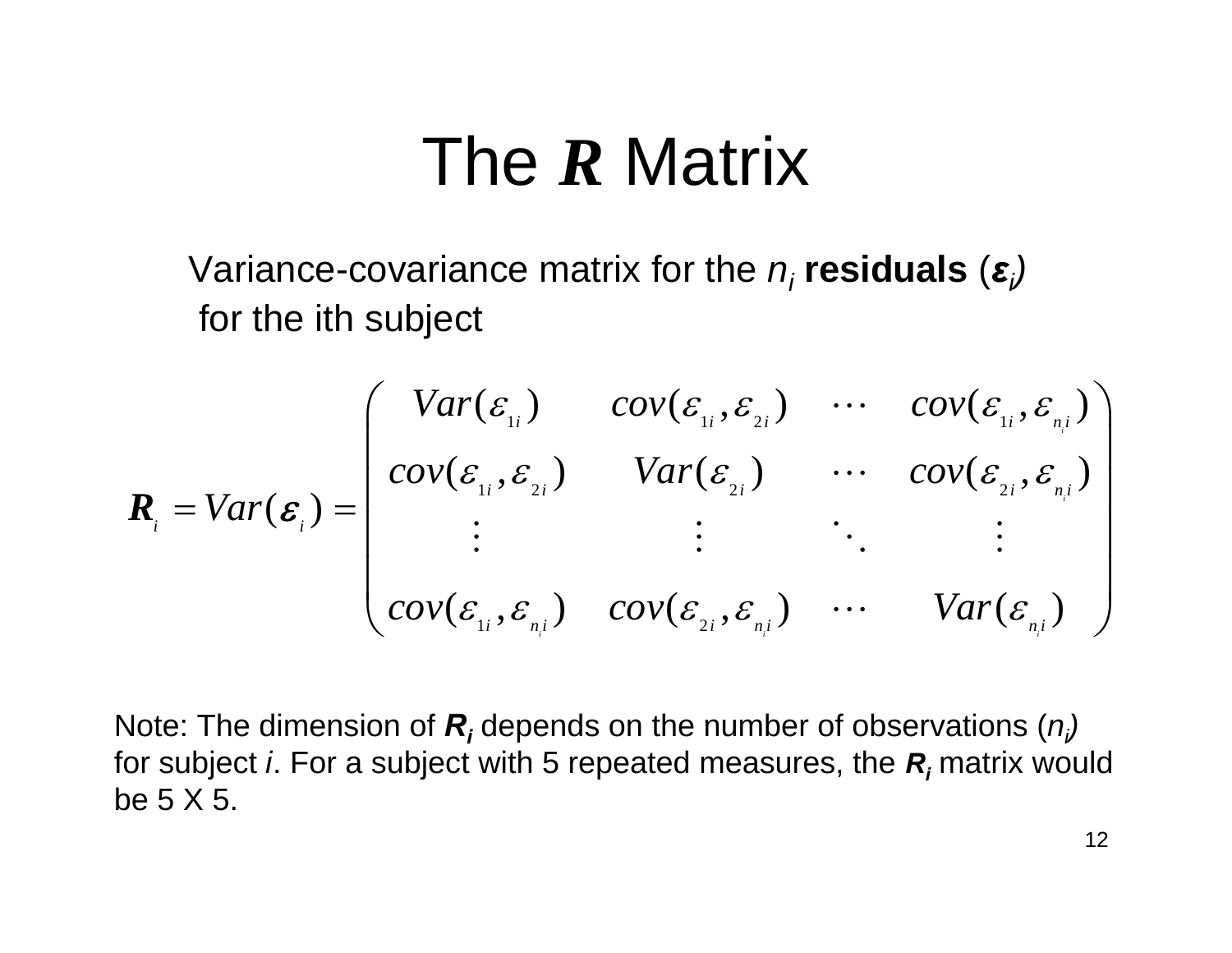#### Some Commonly Used Structures for *R*

**Unstructured** 
$$
\begin{pmatrix} \sigma_1^2 & \sigma_{12} & \sigma_{13} \\ \sigma_{12} & \sigma_2^2 & \sigma_{23} \\ \sigma_{13} & \sigma_{23} & \sigma_3^2 \end{pmatrix}
$$

**Variance Components type=VC**

$$
\begin{pmatrix} \sigma_1^2 & 0 & 0 \\ 0 & \sigma_2^2 & 0 \\ 0 & 0 & \sigma_3^2 \end{pmatrix}
$$

**Compound Symmetry type = CS**  $\begin{matrix} 2+\sigma_1 & \sigma_1 & \sigma_1 \ \sigma_1 & \sigma^2+\sigma_1 & \sigma_1 \ \sigma_1 & \sigma_1 & \sigma^2+\sigma_1 \end{matrix}$  $\sigma$  +  $\sigma$ ,  $\sigma$ ,  $\sigma$  $\sigma_1$   $\sigma^-$  +  $\sigma_1$   $\sigma_2$  $\sigma$ ,  $\sigma$ ,  $\sigma$ + $\sigma$  $\left( \sigma^2 + \sigma_1 \quad \quad \sigma_1 \quad \quad \sigma_1 \quad \quad \right)$  $\left[ \begin{array}{ccc} \sigma_1 & \sigma^2 + \sigma_1 & \sigma_1 \ \sigma_1 & \sigma_1 & \sigma^2 + \sigma_1 \end{array} \right]$  $\left(\begin{array}{ccc} \sigma_{1} & \sigma_{1} & \sigma^{2}+\sigma_{1} \end{array}\right)$ 

**Banded type = UN(2)**  $\begin{vmatrix} 0_{12} & 0_2 & 0_{23} \\ 0 & - & -2 \end{vmatrix}$  $\mathcal{L}$  $\overline{\phantom{a}}$  $\int$ ⎞  $\setminus$  $\bigg($ <sub>23</sub>  $\sigma_3^2$ 23  $\sigma^2$ 12 2 1  $\rm 0$  $\rm 0$  $\sigma_{\scriptscriptstyle{22}}$   $\sigma$  $\sigma_{12}$   $\sigma_{2}$   $\sigma$  $\sigma$   $\sigma$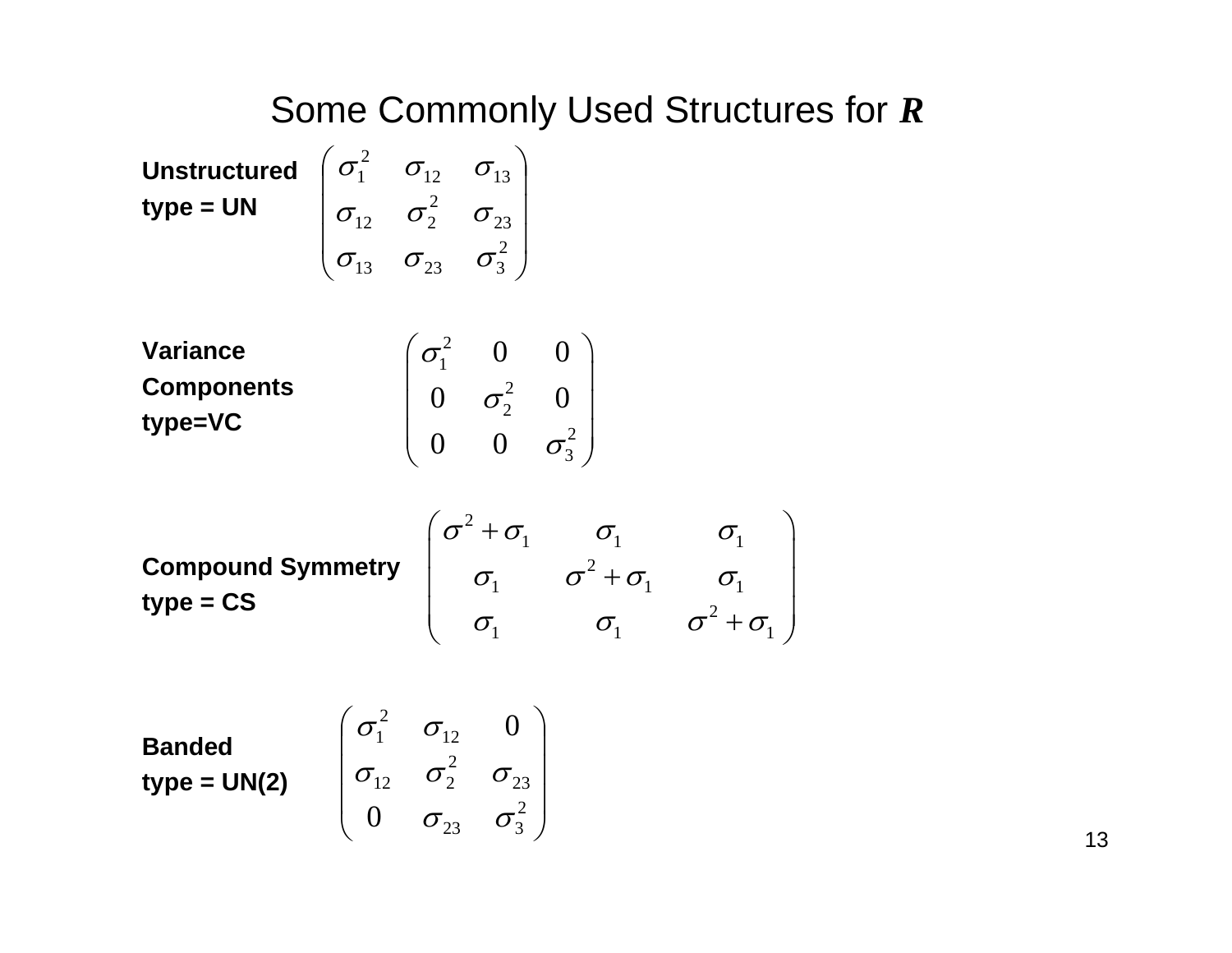#### More structures for *R*



**Compound Symmetry type = CSH**

$$
\begin{pmatrix}\n\sigma_1^2 & \rho \sigma_1 \sigma_2 & \rho \sigma_1 \sigma_3 \\
\rho \sigma_1 \sigma_2 & \sigma_2^2 & \rho \sigma_2 \sigma_3 \\
\rho \sigma_1 \sigma_3 & \rho \sigma_2 \sigma_3 & \sigma_3^2\n\end{pmatrix}
$$

**Heterogeneous Toeplitz**

\n**Autoregressive**

\n**type = ARH(1)**

\n
$$
\begin{pmatrix}\n\sigma_1^2 & \rho \sigma_1 \sigma_2 & \rho^2 \sigma_1 \sigma_3 \\
\rho \sigma_1 \sigma_2 & \sigma_2^2 & \rho \sigma_2 \sigma_3 \\
\rho^2 \sigma_1 \sigma_3 & \rho \sigma_2 \sigma_3 & \sigma_3^2\n\end{pmatrix}
$$
\n**Heterogeneous Toeplitz**

\n**type = Toeph**

\n
$$
\begin{pmatrix}\n\sigma_1^2 & \rho_1 \sigma_1 \sigma_2 & \rho_2 \sigma_1 \sigma_3 \\
\rho_1 \sigma_1 \sigma_2 & \sigma_2^2 & \rho_1 \sigma_2 \sigma_3 \\
\rho_2 \sigma_1 \sigma_3 & \rho_1 \sigma_2 \sigma_3 & \sigma_3^2\n\end{pmatrix}
$$

 $\overline{\phantom{a}}$  $\overline{\phantom{a}}$ 

 $\int$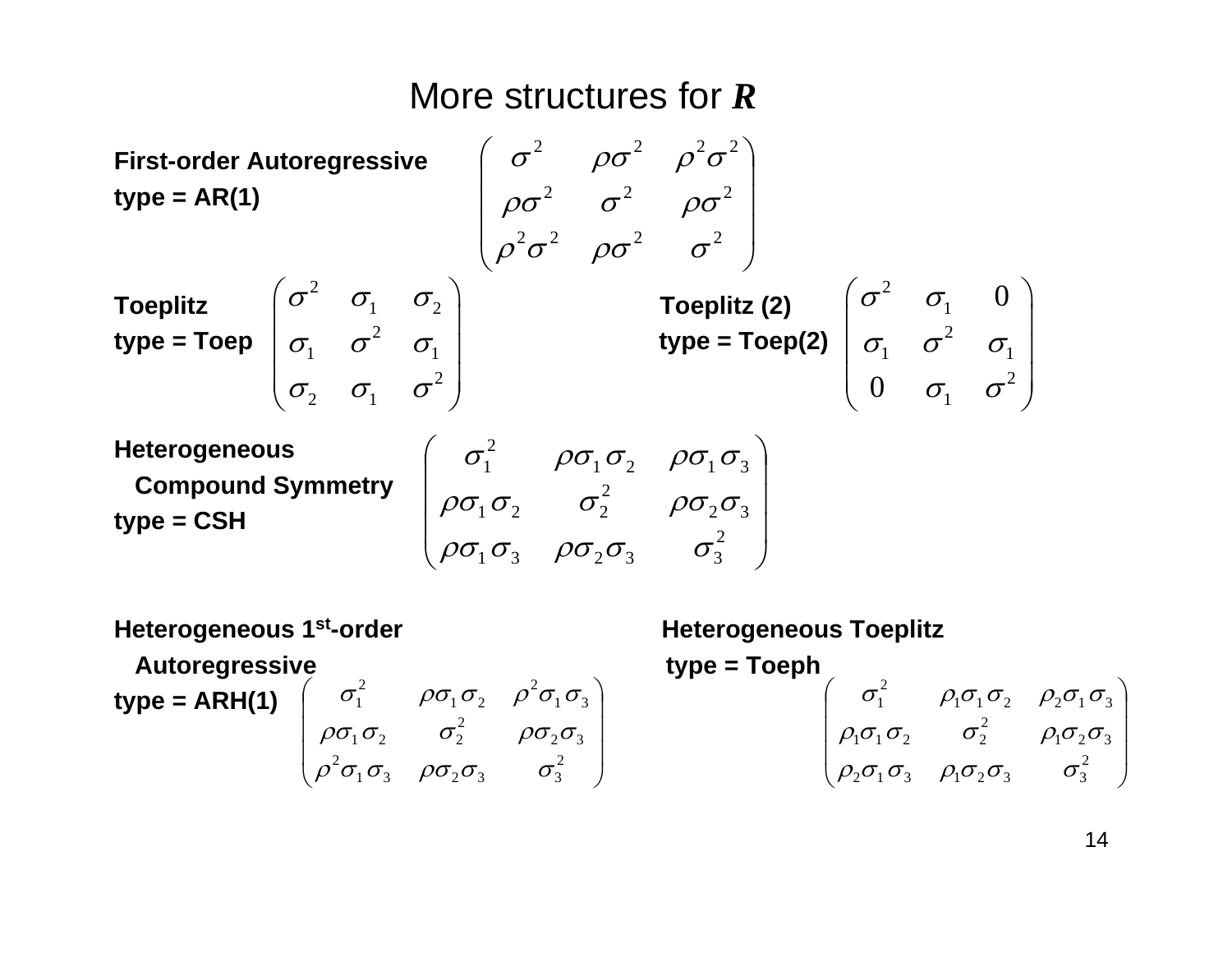# Covariance Parameters

- We estimate a set of covariance **parameters** for the variance-covariance matrices, *D* and *R*.
	- $-$  For  $\bm{D}$  we estimate  $\theta_{\bm{D}}$
	- For *R* we estimate  $\theta_R$
- The number of covariance parameters that we estimate depends on the structure we specify for *D* and *R*.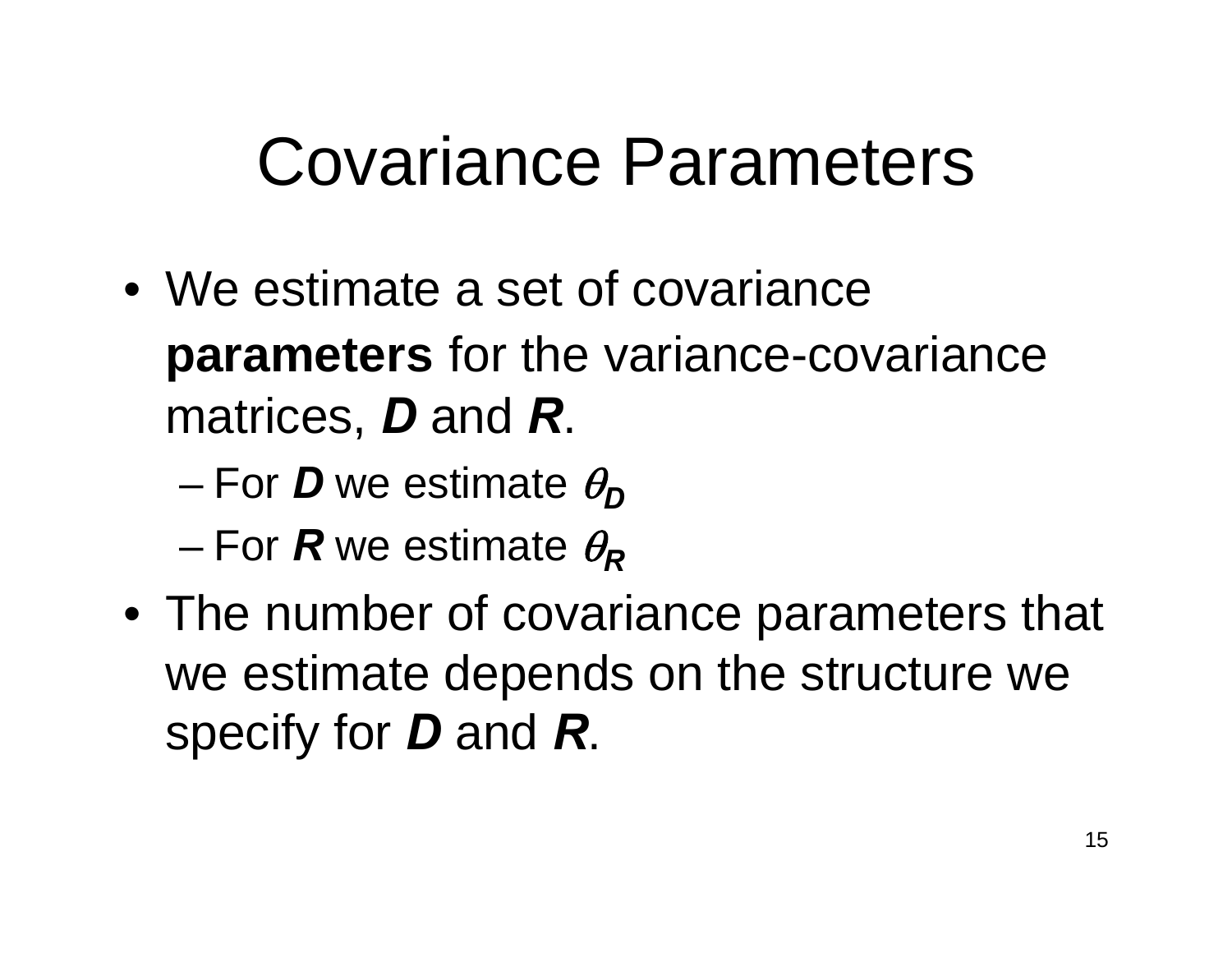# Marginal Model vs. LMM

- **LMM** uses random effects explicitly to explain between-subject variance
	- –Subject-specific model
- **Marginal model** does not use random effects in its specification at all
	- –Population-averaged model
- **Implied marginal model**

–Marginal model that results from fitting a LMM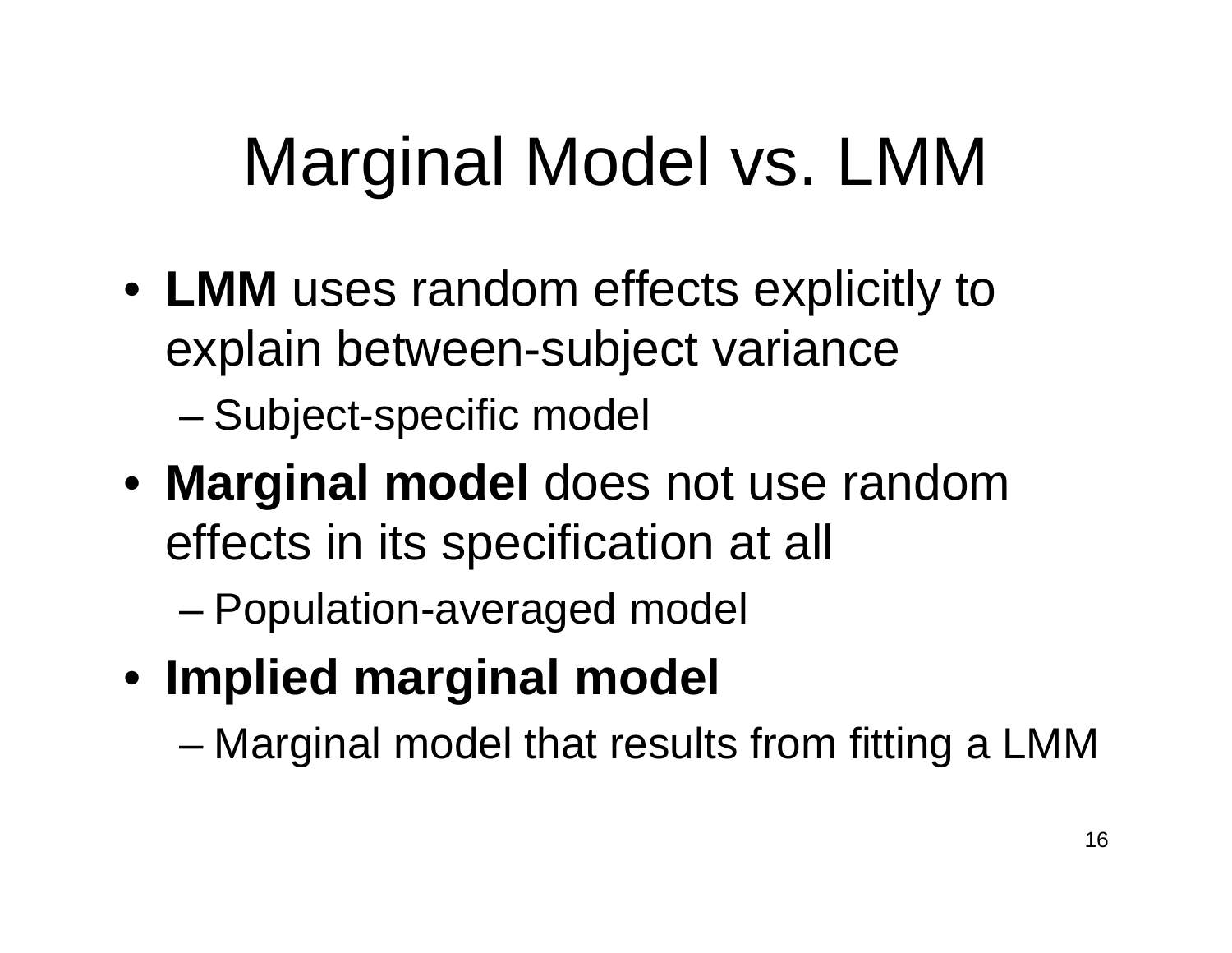#### A Strictly Marginal Model With no random effects

$$
Y_{i} = X_{i} \beta + \varepsilon_{i}^{*}
$$

$$
\varepsilon_{i}^{*} \sim N(0, V_{i})
$$

$$
V_{i} = R_{i}
$$

*V*i is the marginal variance-covariance matrix for *Y*iIn this marginal model, we do not specify any random effects. There is no *G* matrix in this model.

Covariances, and hence correlations, among residuals are specified directly through the *R*i matrix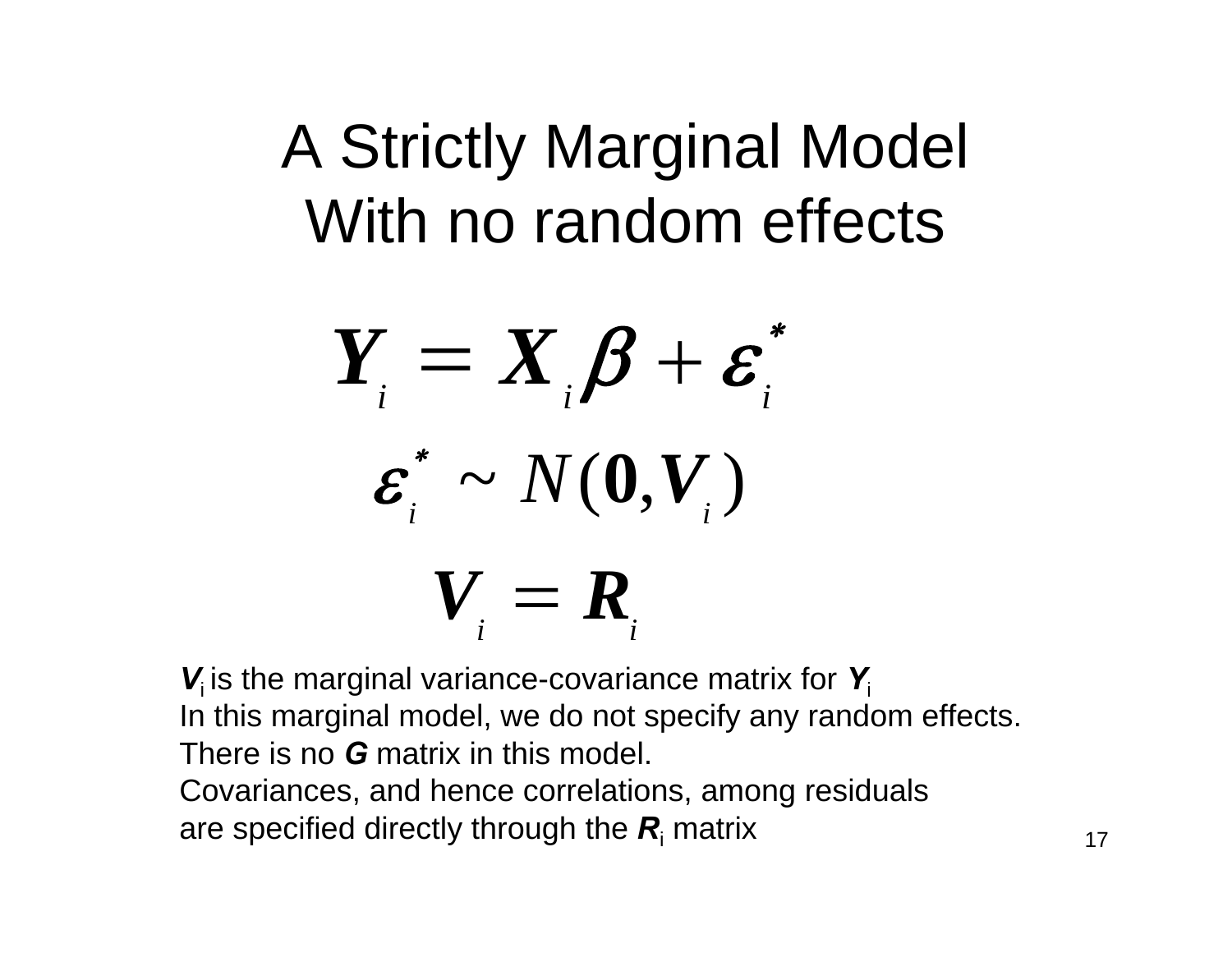#### Implied Marginal Distribution of *Y*iBased on a LMM

$$
\boldsymbol{Y}_{i} \sim N(\boldsymbol{X}_{i} \boldsymbol{\beta}, \boldsymbol{Z}_{i} \boldsymbol{D} \boldsymbol{Z}_{i}^{\prime} + \boldsymbol{R}_{i})
$$

#### $E(\boldsymbol{Y}_{_{i}})=\boldsymbol{X}_{_{i}}$  $Y_{\cdot}$   $) = X_{\cdot} \beta$

# $Var(Y_i) = V_i = Z_i DZ'_i + R_i$

In the **implied marginal model**,  $\boldsymbol{V}_i$  is formed from  $\boldsymbol{D}$  and  $\boldsymbol{R}_i$ , but while $\boldsymbol{V}_{\!i}$  is required to be positive-definite,  $\boldsymbol{D}$  and  $\boldsymbol{R}_{\!i}$  are not.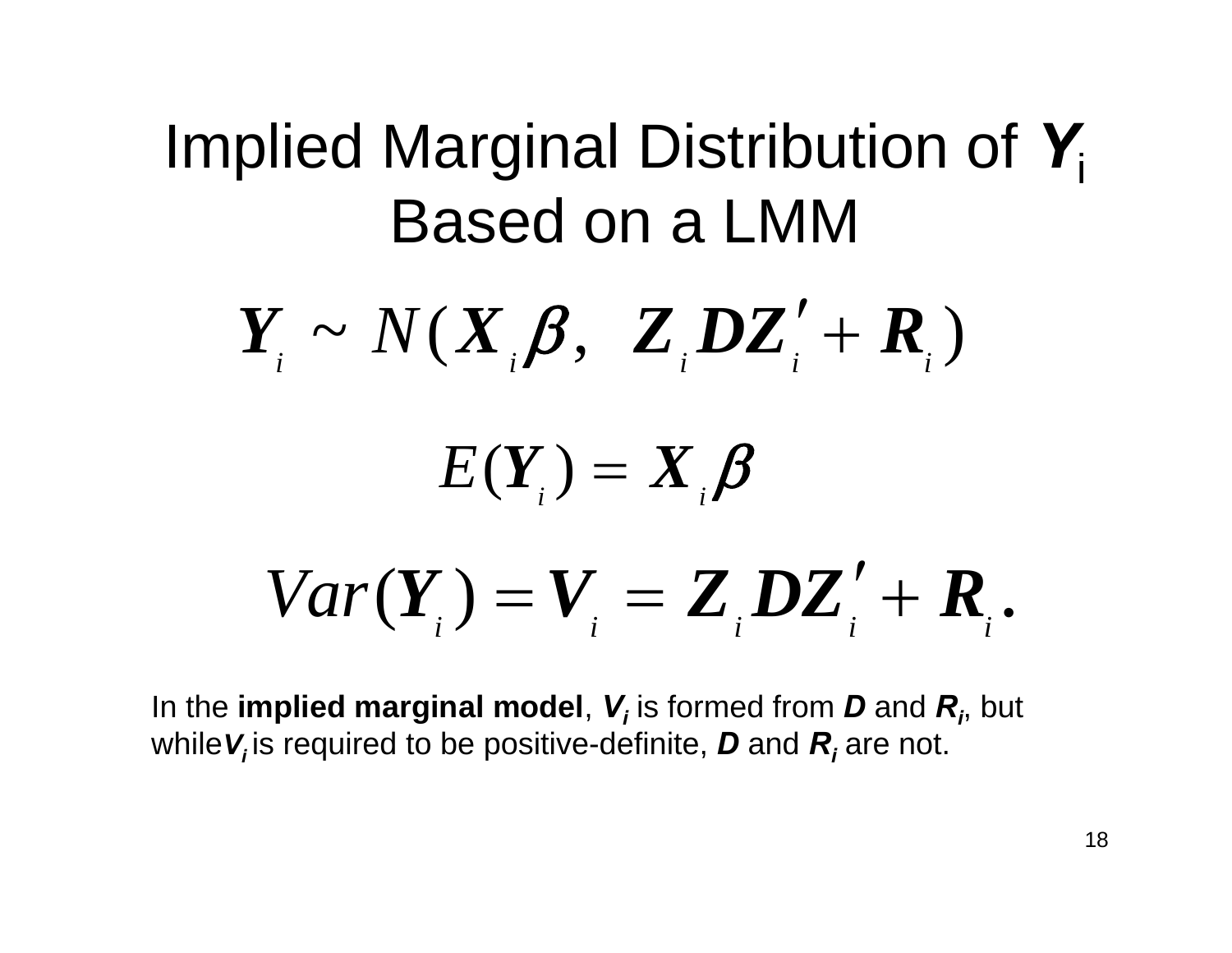# Model Fit: Akaike Information Criteria (AIC)

• SAS calculates the AIC based on the (ML or REML) log likelihood, as shown below:

> $\boldsymbol{\hat{q}}$   $\boldsymbol{\hat{A}}$  $AIC = -2 \times l(\boldsymbol{\beta}, \boldsymbol{\theta}) + 2 \, p$

- The penalty is 2p, where p represents the total number of parameters being estimated for both the fixed and random effects.
- Can be used to compare two models fit for the same observations, models need not be nested.
- Smaller is better.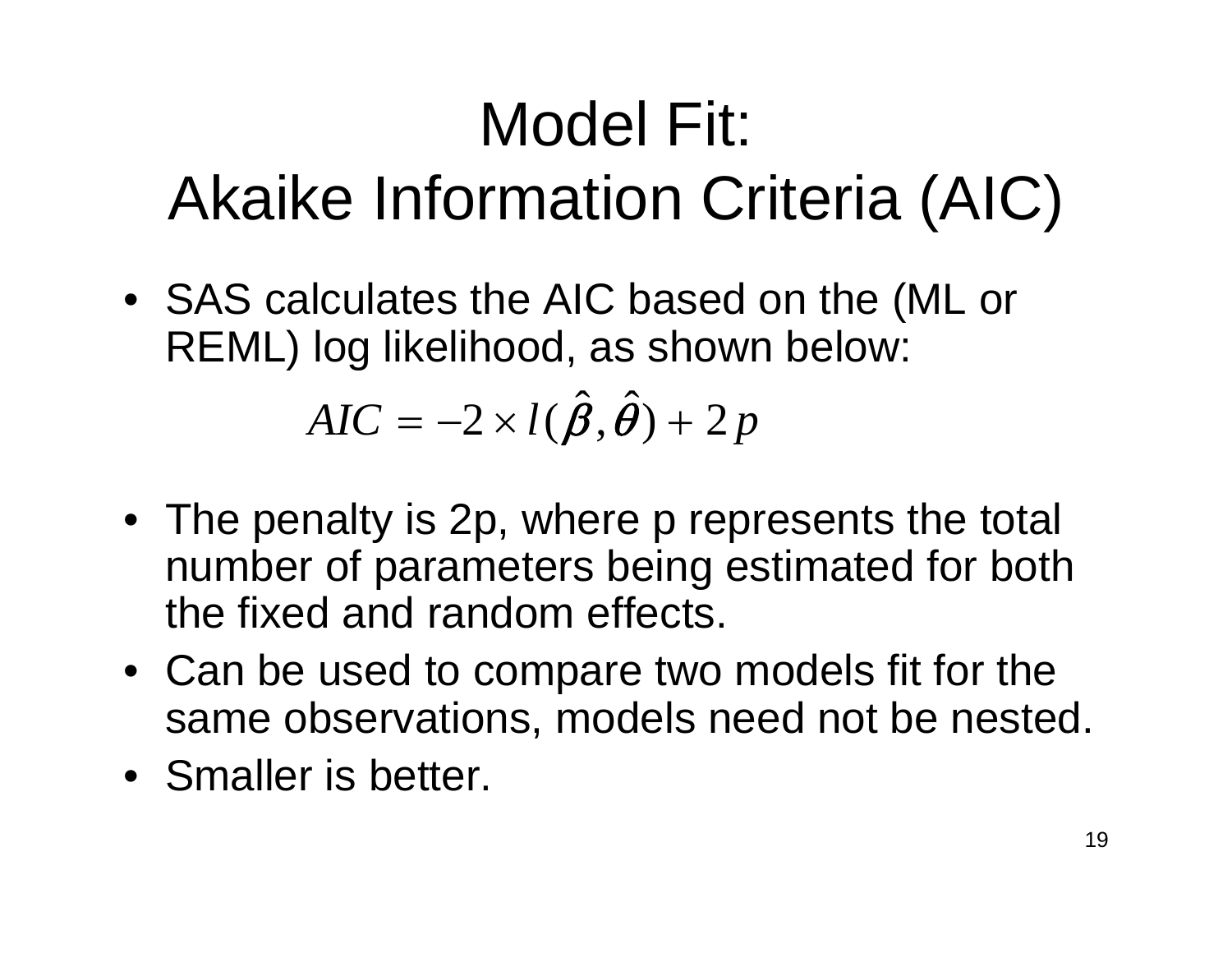# Model Fit: Bayes Information Criterion (BIC)

• BIC applies a greater penalty for models with more parameters than does AIC.

$$
BIC = -2 \times l(\hat{\boldsymbol{\beta}}, \hat{\boldsymbol{\theta}}) + p \times \ln(n)
$$

- The penalty to the likelihood is number of parameters, p, times ln(n), where n is the total number of observations in the data set.
- Can be used to compare two models for the same observations, need not be nested.
- Smaller is better.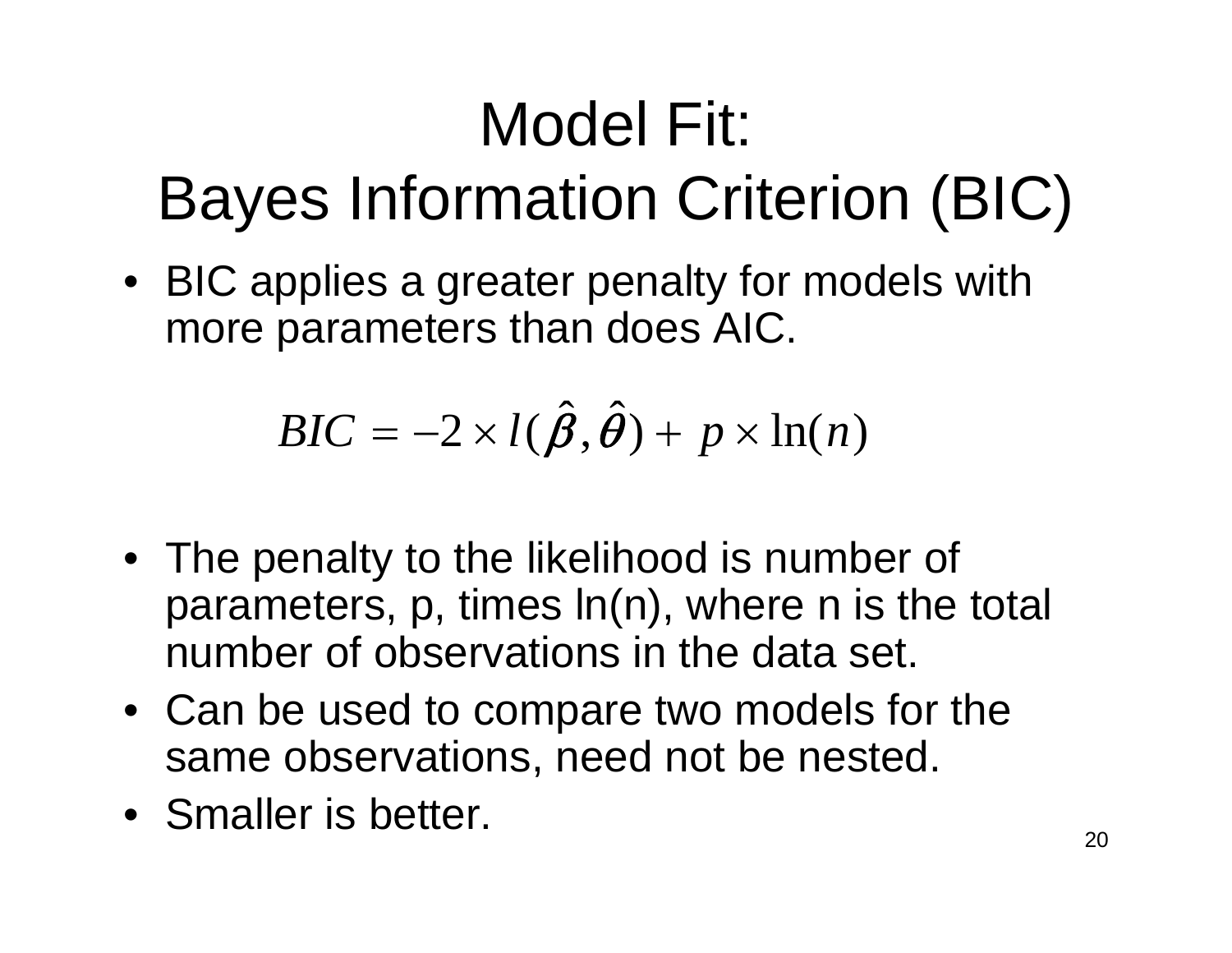#### Repeated Measures / Longitudinal Data Setup

- $\bullet$  Data are in Long Form, one row for each repeated measurement on each subject
- Each row contains:
	- Information on the repeated measurements
		- Dependent variable
		- Time-varying covariates to be included in the model
	- Plus information on the subject / unit of analysis
		- Unit / subject ID
		- Time-invariant covariates to be included in the model
		- These are repeated for each row of data for a subject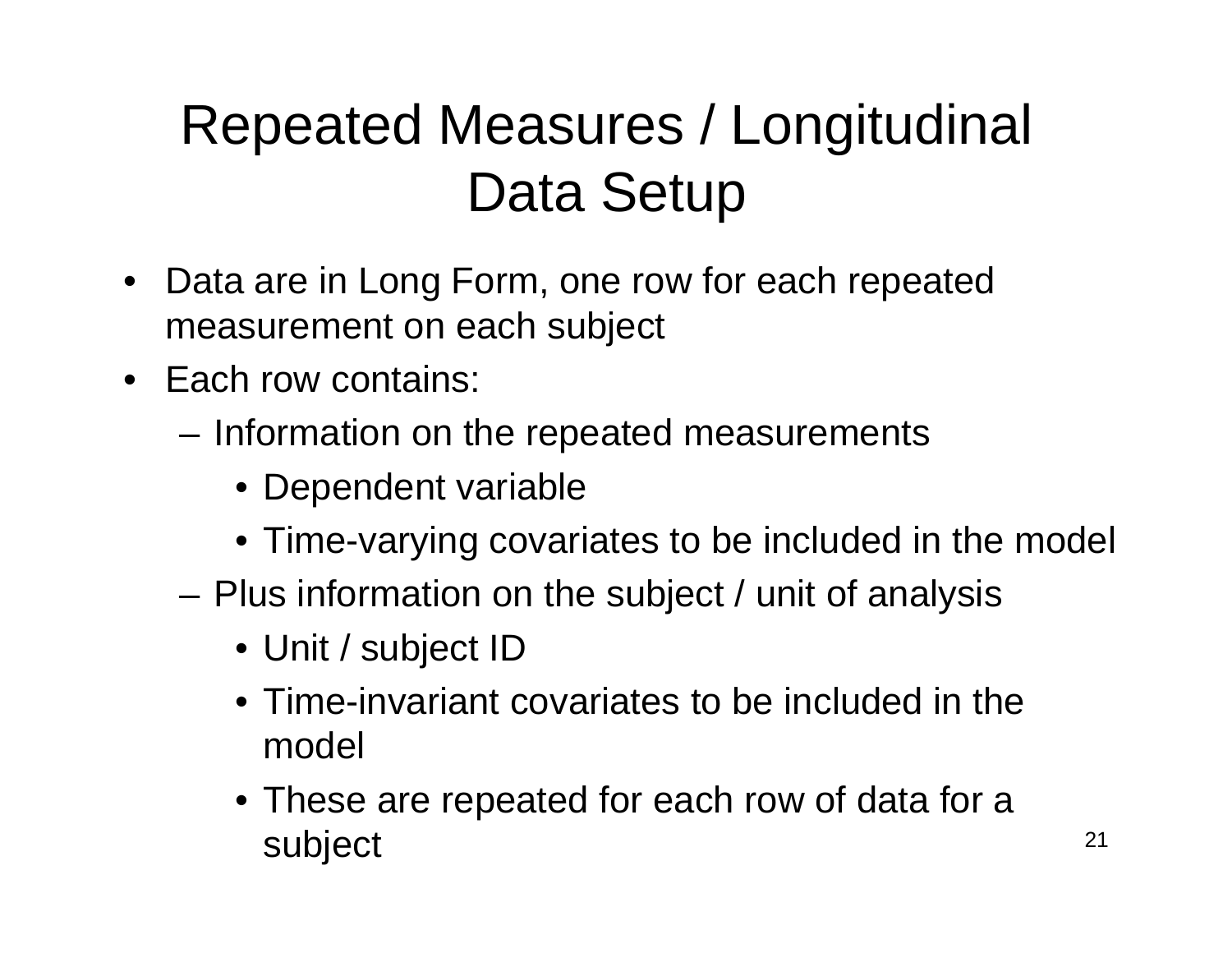# Proc Mixed Syntax

- **Model** statement specifies the fixed factors and covariates in the model
- **Random** statement specifies the random effects to be included in the model, and specifies the structure of the *D* matrix of variances and covariances for the random effects (called *G*  matrix by SAS)
- **Repeated** statement specifies the structure of the residual covariance matrix, *R*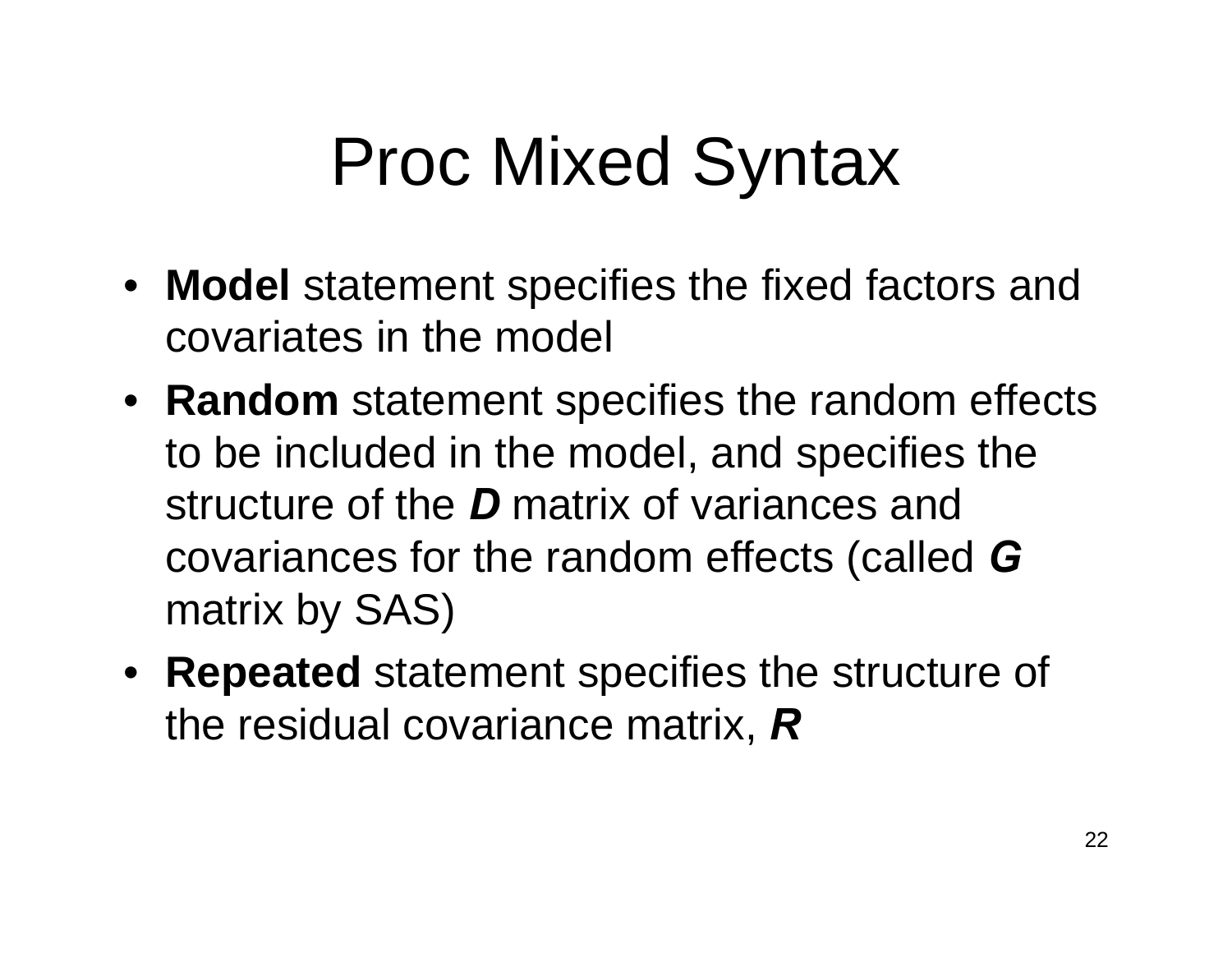# The Autism Data Set

- • **autism.csv** This data set was derived from a study of 158 children with Autism Spectrum Disorder (Oti, Anderson, Lord, 2006).
- • Measurements were made at five basic ages for each child: 2, 3, 5, 9, and 13 years. Not all children were measured at all time points.
- We will analyze VSAE, a measure of socialization, for these children as a function of their expressive skills (SICDEGP) measured at baseline (time invariant), and their current age (time-varying).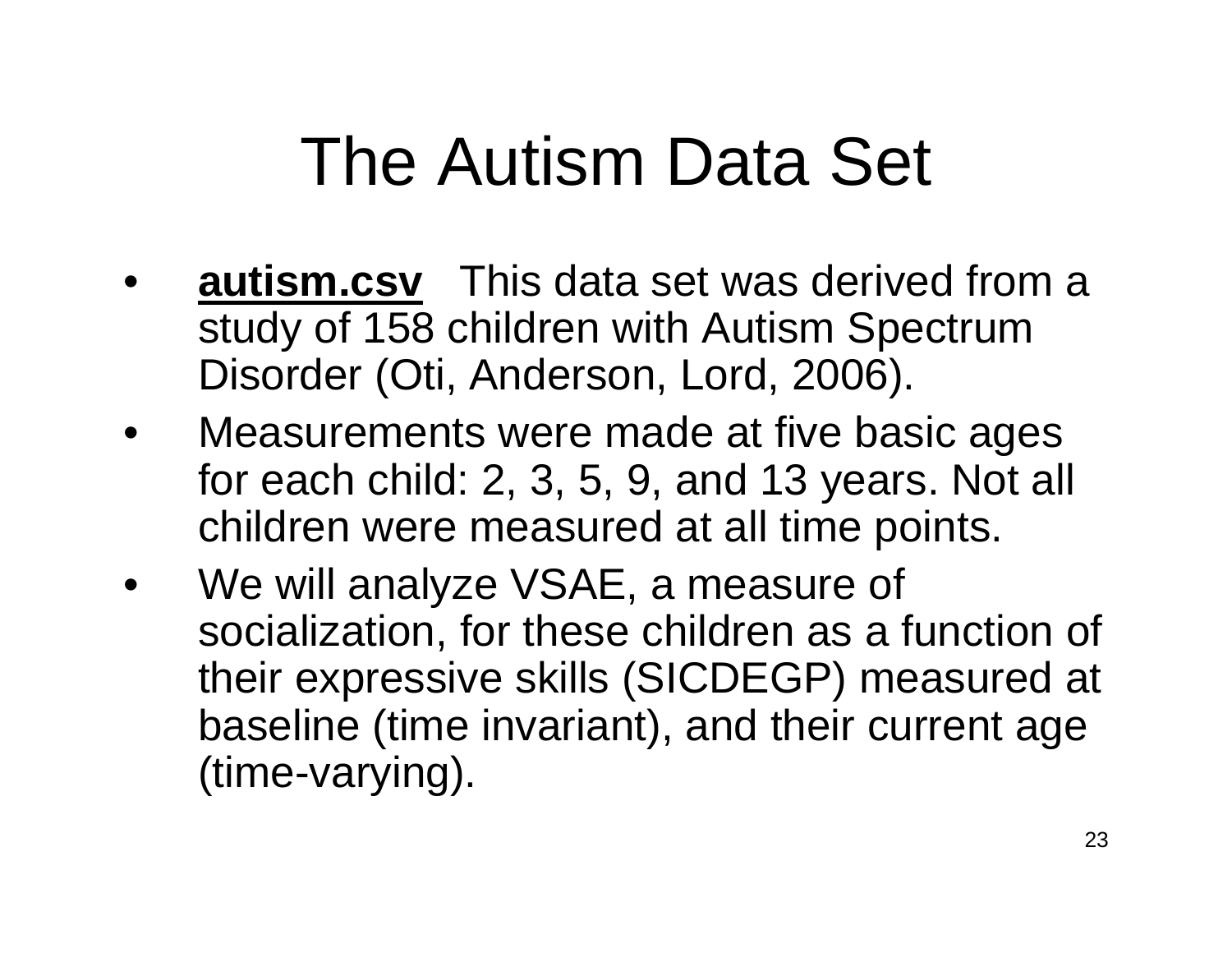#### Structure of Autism.csv data set

| age, vsae, sicdegp, childid |                |         |        |         |  |
|-----------------------------|----------------|---------|--------|---------|--|
| 2,6,3,1                     |                |         |        |         |  |
| 3,7,3,1                     | Obs            | childid | age    | sicdegp |  |
| 5, 18, 3, 1                 |                |         |        |         |  |
| 9,25,3,1                    | $\overline{2}$ |         | 2      | 3       |  |
| 13,27,3,1                   | 3              |         | 3<br>5 | 3<br>3  |  |
| 2, 17, 3, 3                 | 4              |         | 9      | 3       |  |
| 3,18,3,3                    | 5              |         | 13     | 3       |  |
|                             | 6              | 3       | 2      | 3       |  |
| 5, 12, 3, 3                 | 7              | 3       | 3      | 3       |  |
| 9,18,3,3                    | 8              | 3       | 5      | 3       |  |
| 13,24,3,3                   | 9              | 3       | 9      | 3       |  |
|                             | 10             | 3       | 13     | 3       |  |
| 2,12,3,4                    | 11             | 4       | 2      | 3       |  |
| 3,14,3,4                    | 12             | 4       | 3      | 3       |  |
| 5,38,3,4                    | 13             | 4       | 5      | 3       |  |
| 9,114,3,4                   | 14             | 4       | 9      | 3       |  |

24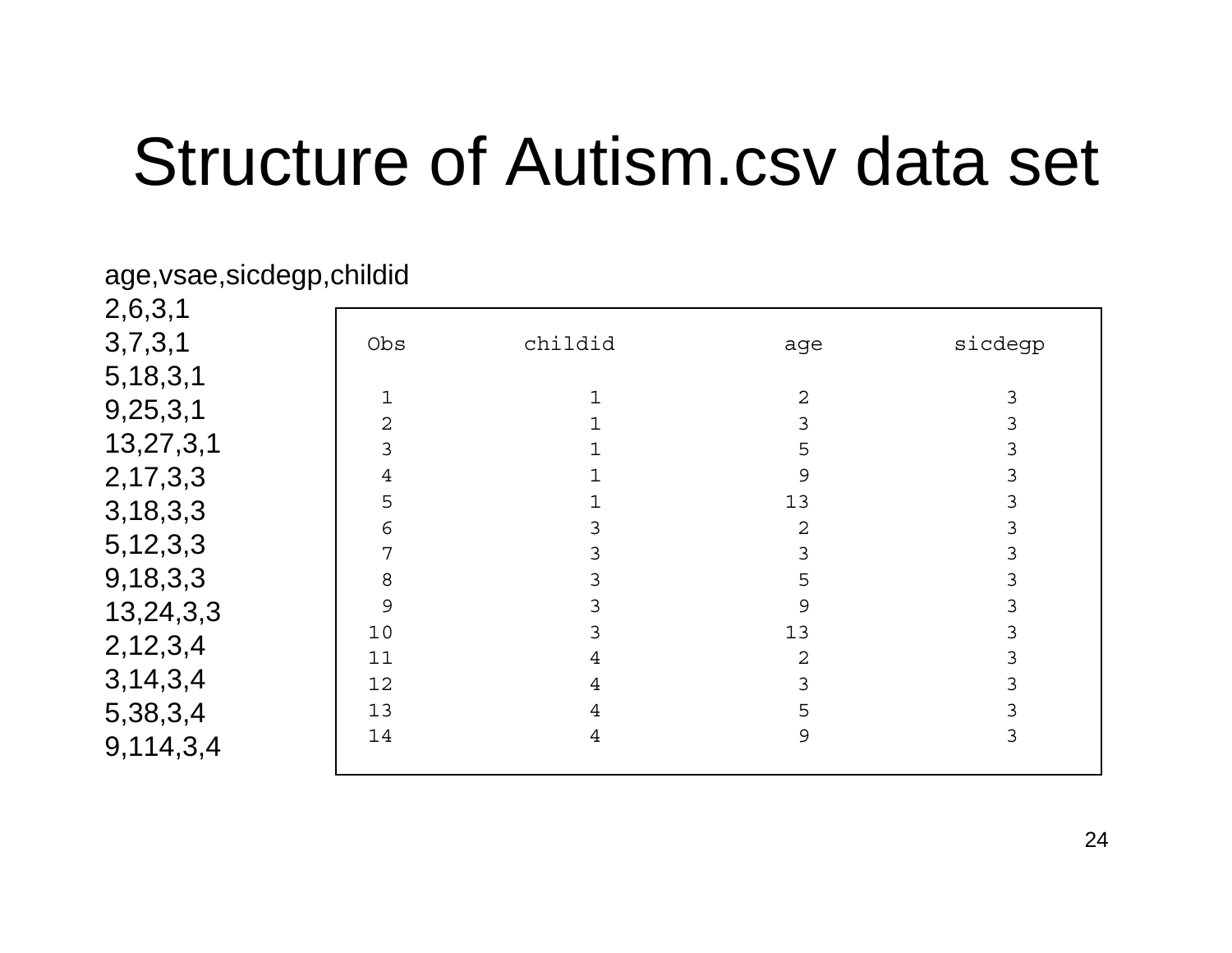#### Plots of VSAE Over Time for Each Child by Baseline Expressive Language Group

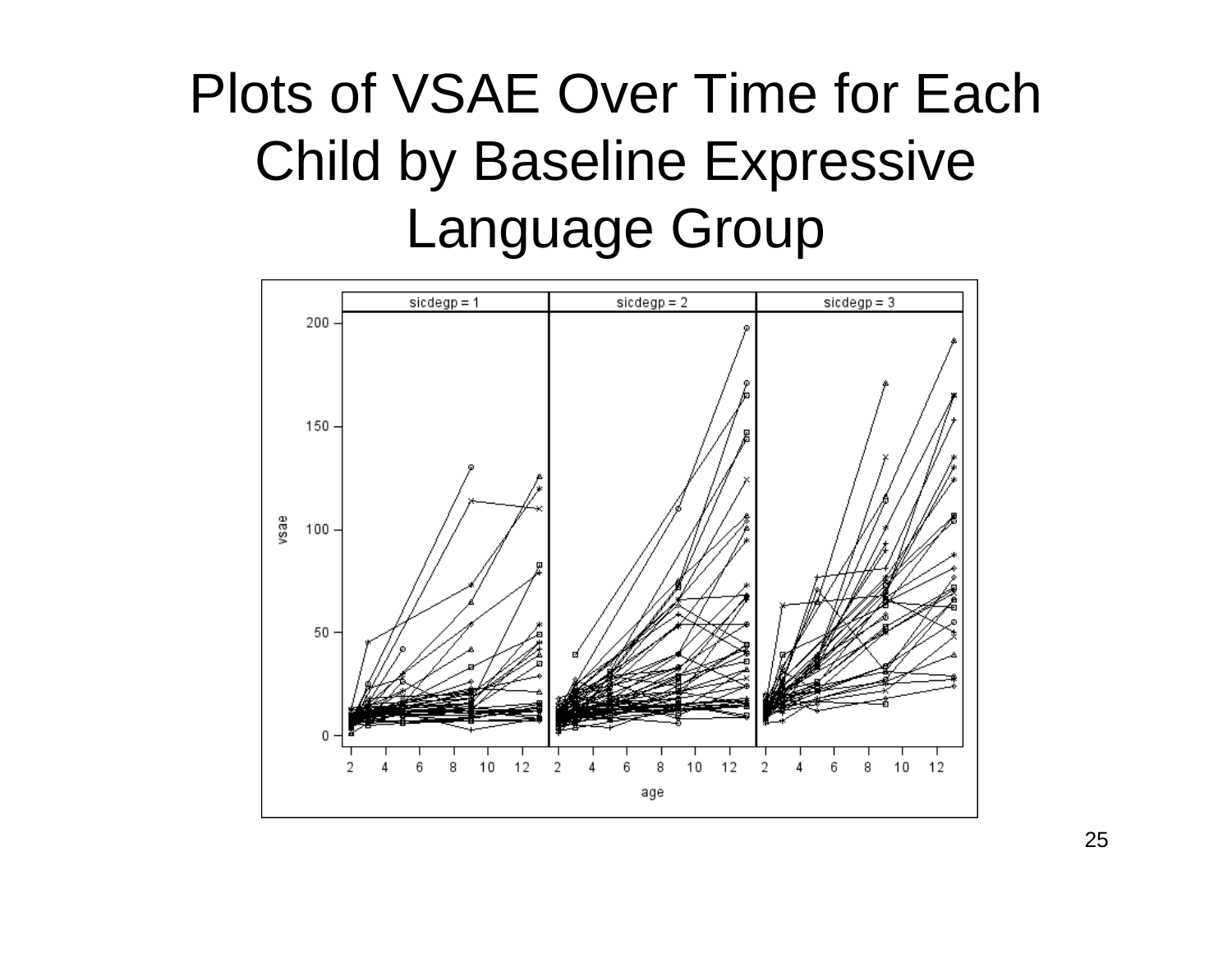### Proc Sgpanel code for Individual line Graphs (SAS 9.2)

```
proc sgpanel data=autism;
 panelby sicdegp /columns=
3;
 series x=age y=vsae / group=Childid
      markers legendlabel=" " lineattrs=(pattern=
1 color=black);
run;
```
The statistical graphics in SAS 9.2 are terrific. I'm still experimenting.

To get help, go to "SAS Help and Documentation"….SAS Products…SAS/Graph…Statistical Graphics Procedures.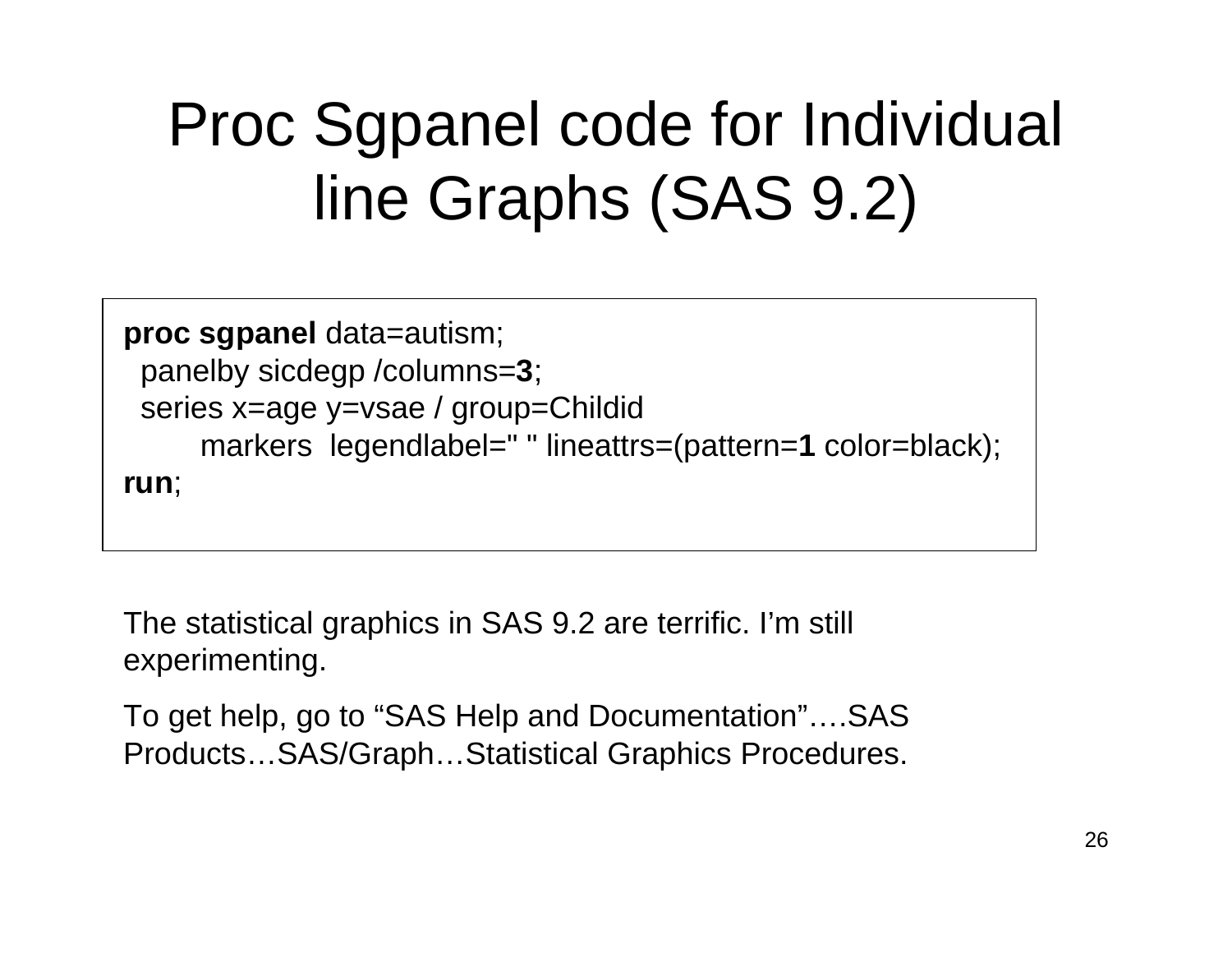#### Location of .png file from Sgpanel

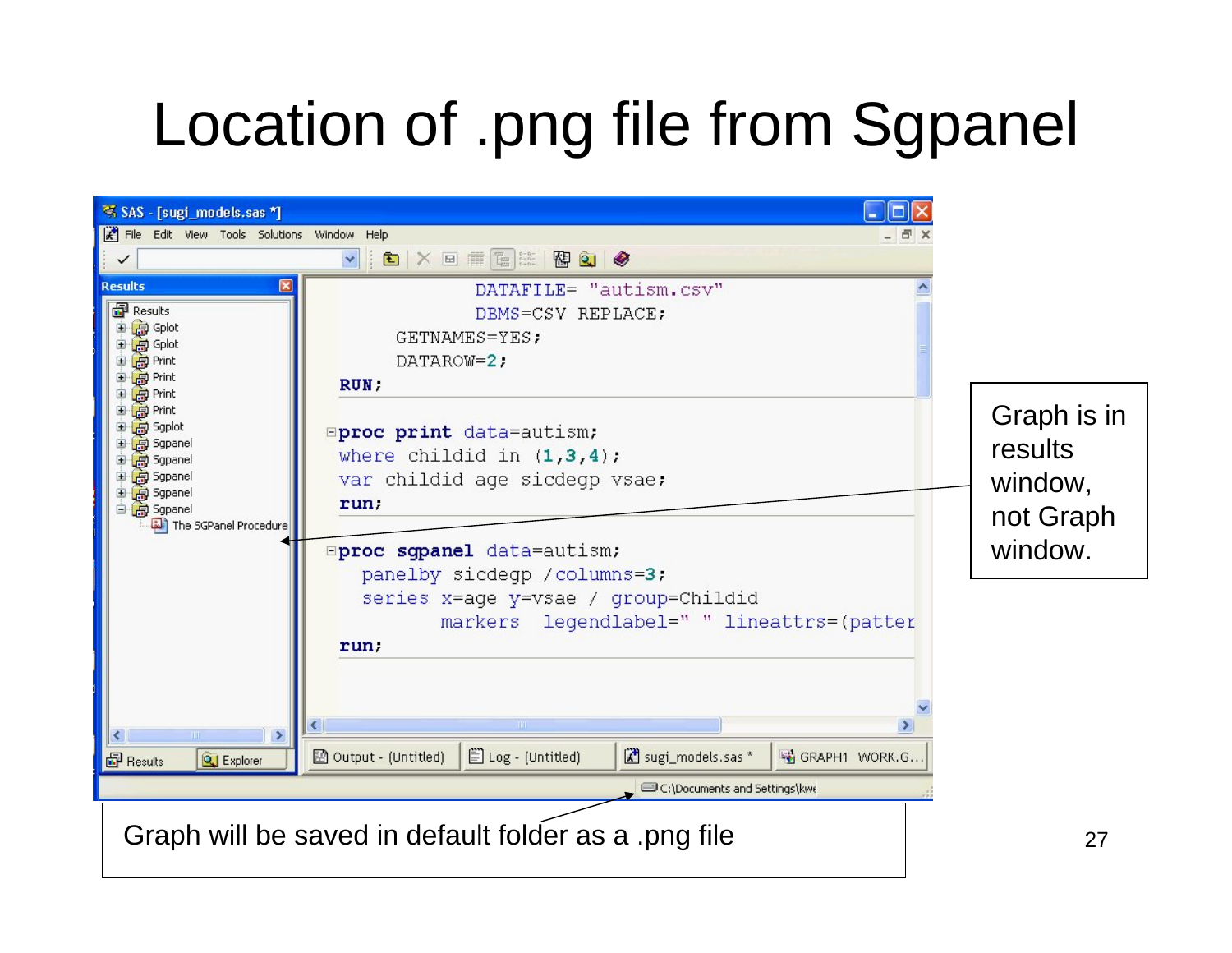#### Mean Profiles by SICD Group



28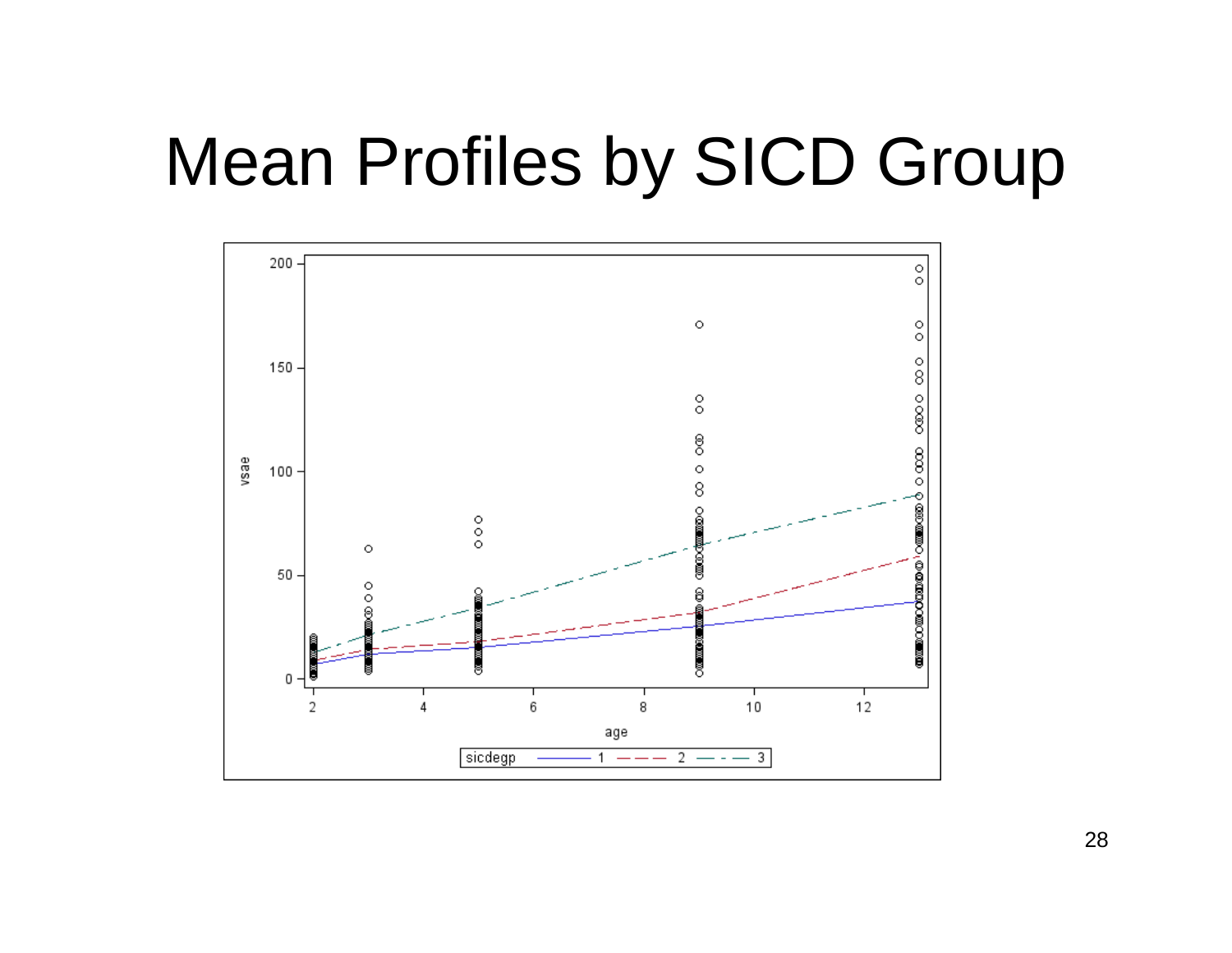### SAS Sgplot Code for Mean Plots by SICD Group

```
proc sort data=autism;
by sicdegp age;
run;
proc means data=autism noprint;
 by sicdegp age;
 output out=meandat mean(VSAE)=mean_VSAE;
run;
data autism2;
 merge autism meandat(drop=_type_ _freq_);
 by sicdegp age;
run;
proc sgplot data=autism2;
 series x=age y=mean_VSAE / group=SICDEGP;
 scatter x=age y=VSAE ;
run;
```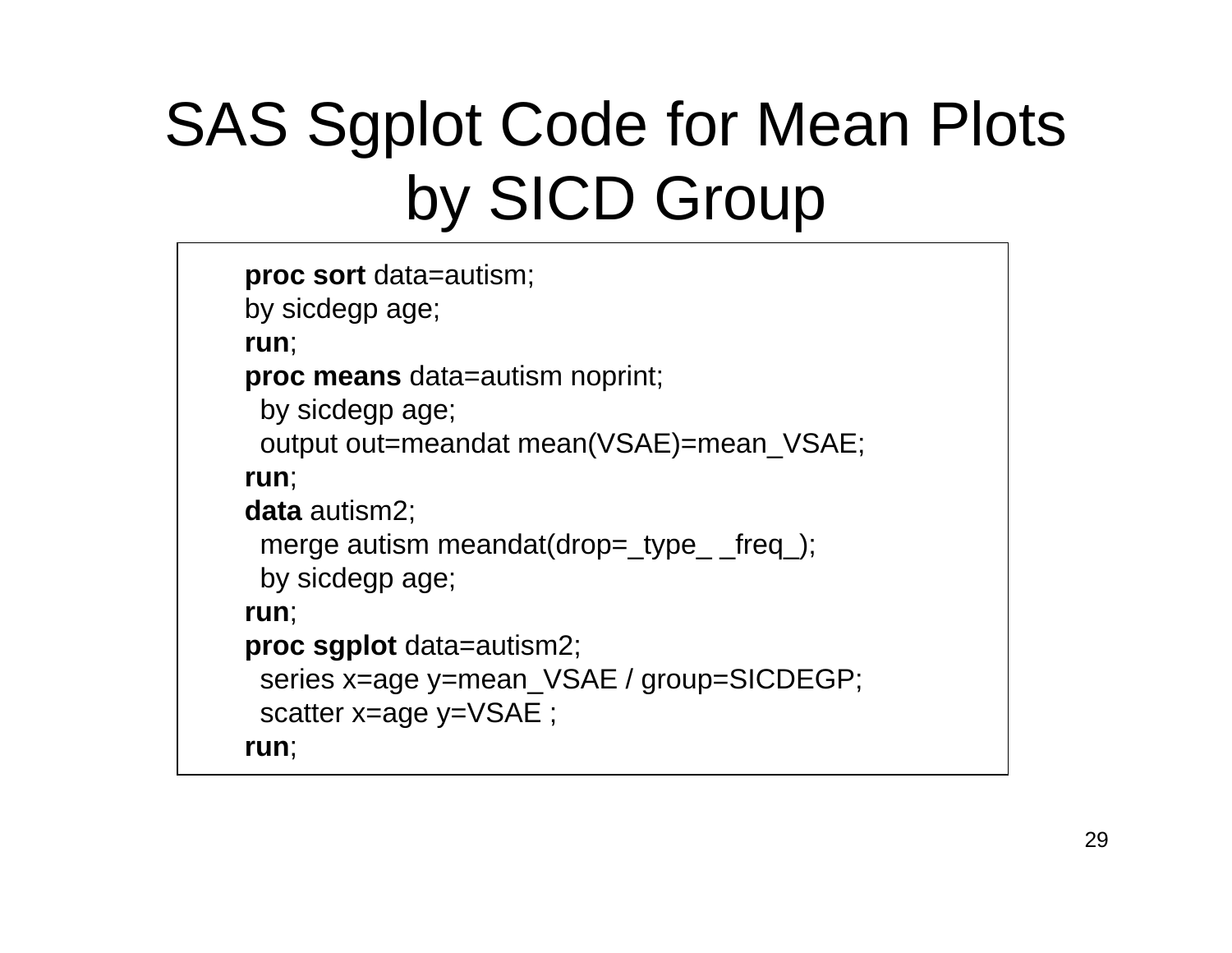# Discussion of Plots

- There is substantial variation in VSAE scores between children, and this variation gets larger over time.
- Although some children's scores do not seem to increase, there is a generally increasing trend in the means of VSAE over time in all three SICD groups.
- It looks like there may be a quadratic trend in mean VSAE scores, especially in group two.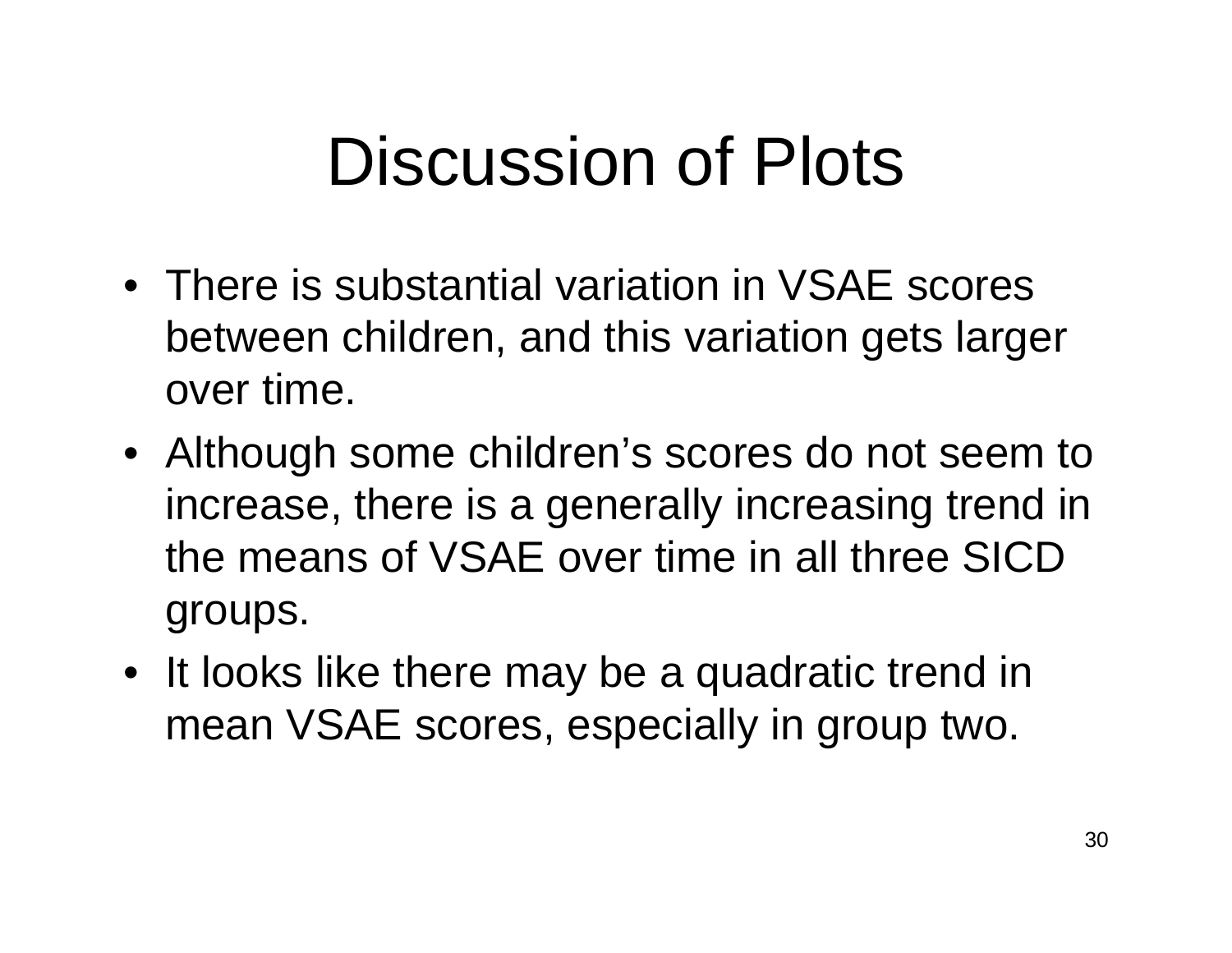# Modeling Strategy

- We first attempt to fit a LMM with 3 random effects for each subject: a random intercept, random slope for AGE, and random quadratic effect of AGE.
	- This is known as a random coefficients, growth-curve, or Laird-Ware Model
- We then fit an implied marginal model, in which we relax constraints on the variance-covariance matrices, *D* and *R*i
- Finally, we fit a strictly marginal model.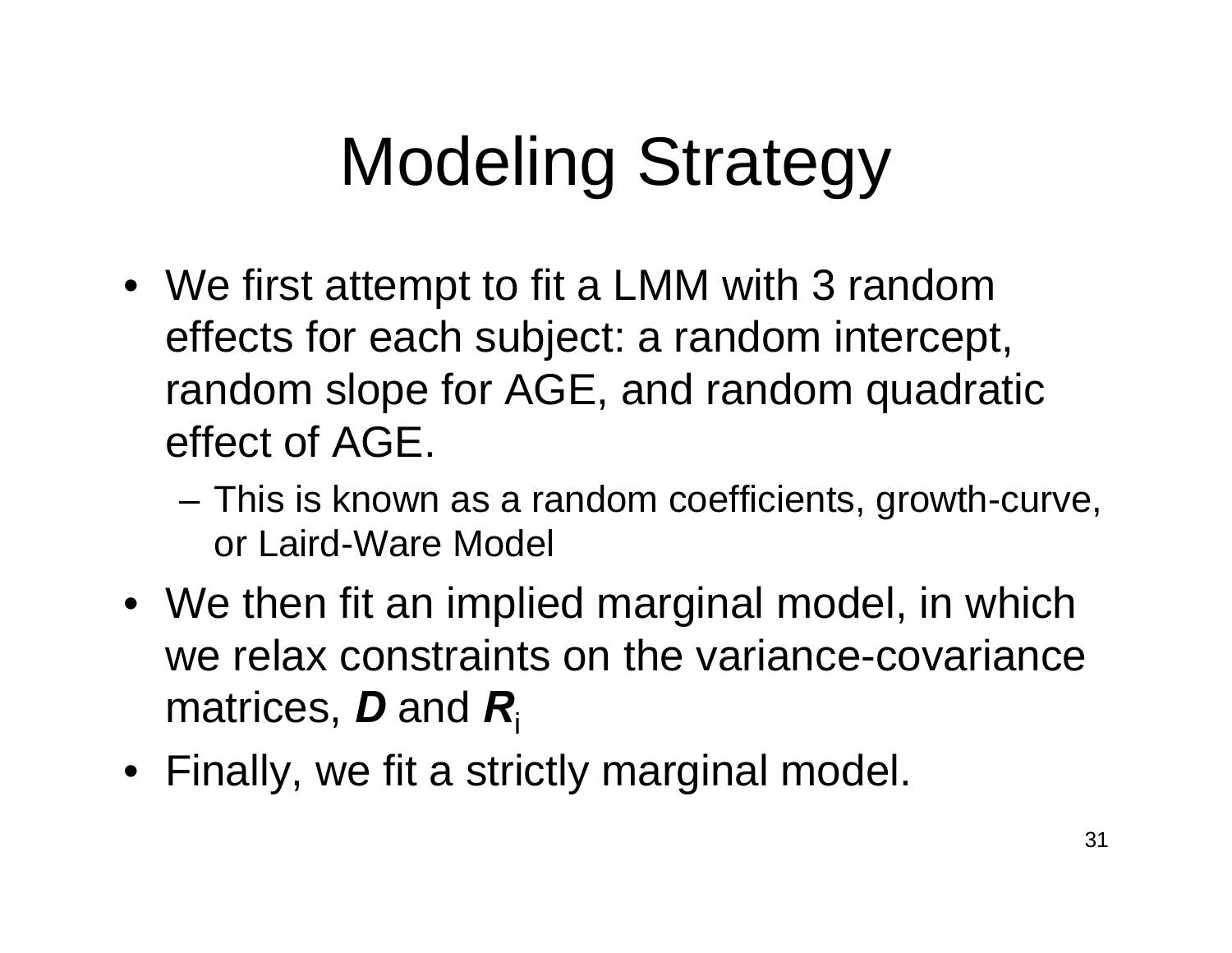#### LMM with Random Child-Specific Intercepts, Slopes and Quadratic **Effects** ⎫ **LMM:**

 $VSAE_{i} = \beta_{0} + \beta_{1} \times AGE_{i}$  +  $\beta_{2} \times AGE_{i}$  2SQ<sub>*ii*</sub></sub> +  $\beta_{3} \times SICDEGP1_{i}$  $\times$  SICDEGP1 $_{i}$ 

 $+\beta _{_{4}} \times \text{SICDEGP2}_{_{i}} + \beta _{_{5}} \times \text{AGE\_2}_{_{ii}} \times \text{SICDEGP1}_{_{ii}}$  $+\beta_{s} \times \text{AGE\_2}_{i} \times \text{SICDEGP2}_{i} + \beta_{7} \times \text{AGE\_2SQ}_{i} \times \text{SICDEGP1}_{i}$  $+\beta_{\text{\tiny s}}$   $\times$  AGE\_2SQ  $_{\text{\tiny H}}$   $\times$  SICDEGP2  $_{\text{\tiny g}}$ ⎪  $\left\{ \right\}$  $\times$  AGE\_2SQ<sub>n</sub>  $\times$  SICDEGP1<sub>i</sub>  $+$   $\qquad \qquad \Big\}$  **fixed**

 $u_{0i} + u_{1i} \times \text{AGE}\_{2_{ni}} + u_{2i} \times \text{AGE}\_{2}SQ_{ii} + \varepsilon_{ii}^2$  random

We include the **fixed effects** of AGE, AGE-Squared, SICDEGP, and interactions between AGE, AGE-Squared and SICDEGP.

32We also include three **random effects** for each child: the intercept ( $u_{0i}$ ), the linear slope of AGE (u<sub>1i</sub>), and the quadratic effect of AGE ( $\bm{u}_{\mathrm{2i}}$ ), to capture between-child variability.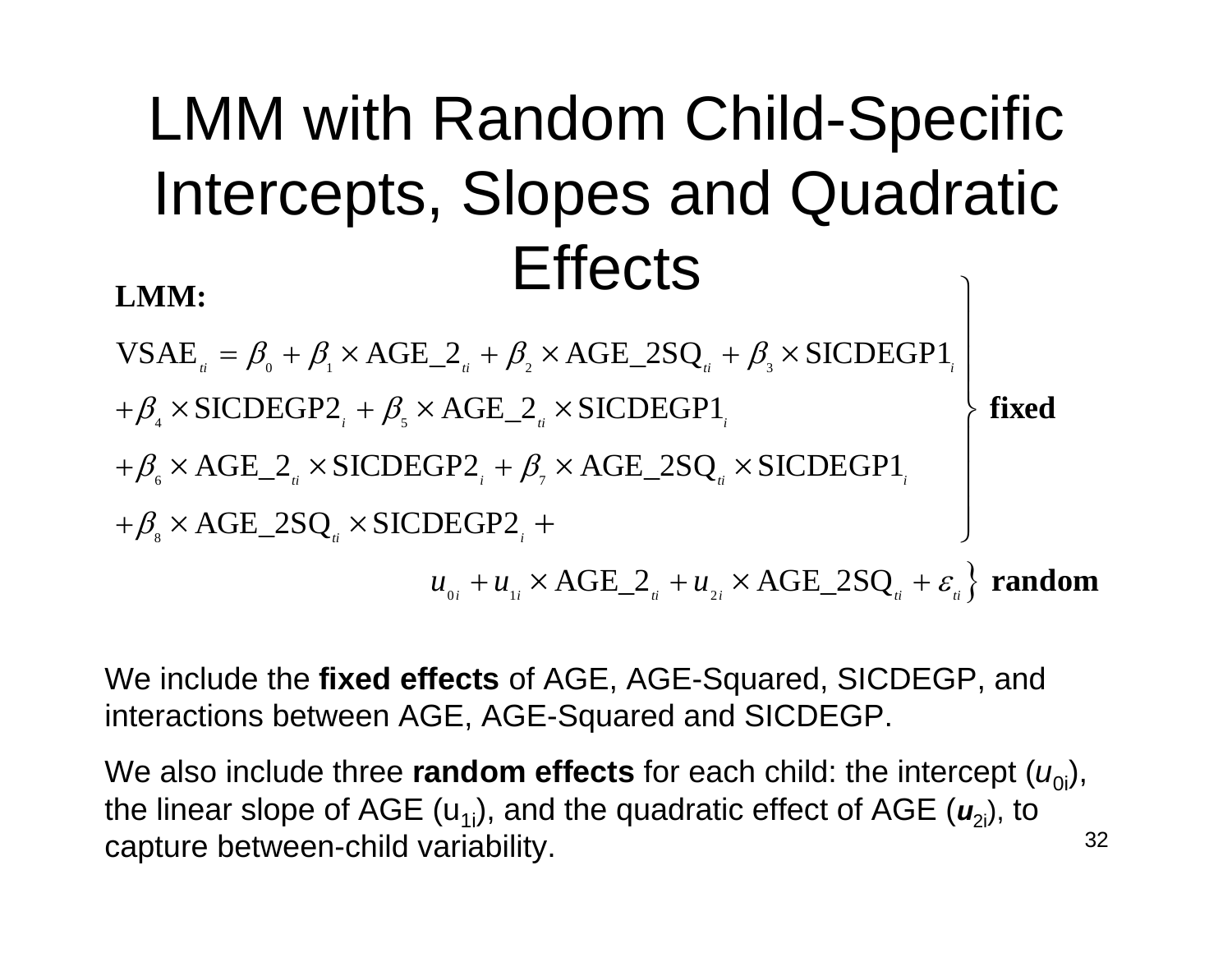# SAS Code for LMM

```
proc mixed data=autism2;
 class childid sicdegp;
 model vsae = age_2 age_2sq sicdegp age_2*sicdegp
      age_2sq*sicdegp / solution ddfm=sat;
 random int age_2 age_2sq 
                 / subject=childid type=un g v ;
run;
```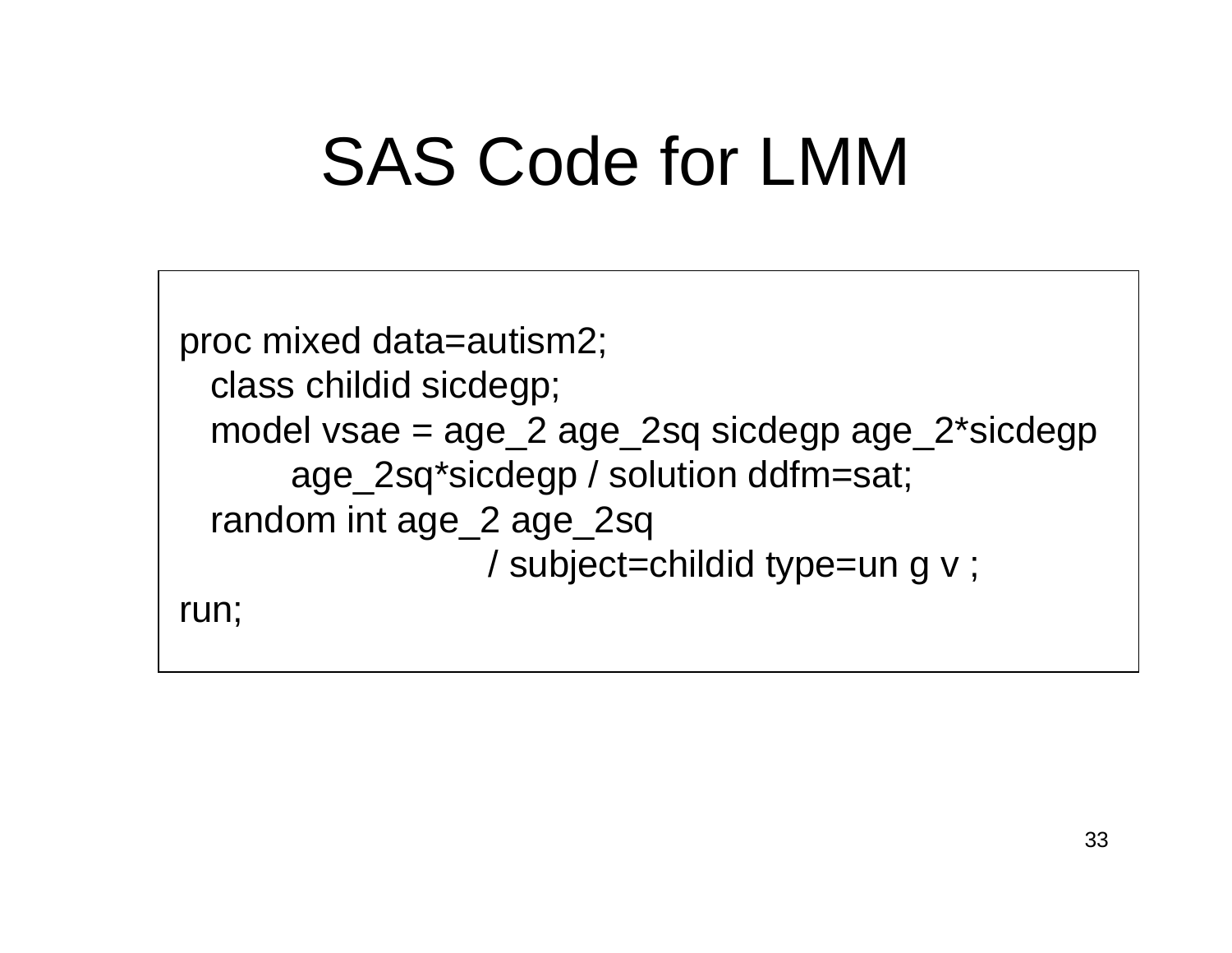## Distribution of Random Effects for the LMM



We specify an unstructured *D* matrix for the random effects. There are 6 covariance parameters in the *D* matrix for the 3 random effects.

Note: There is no *R* matrix specified for this model, so *R* is assumed to be σ*2I*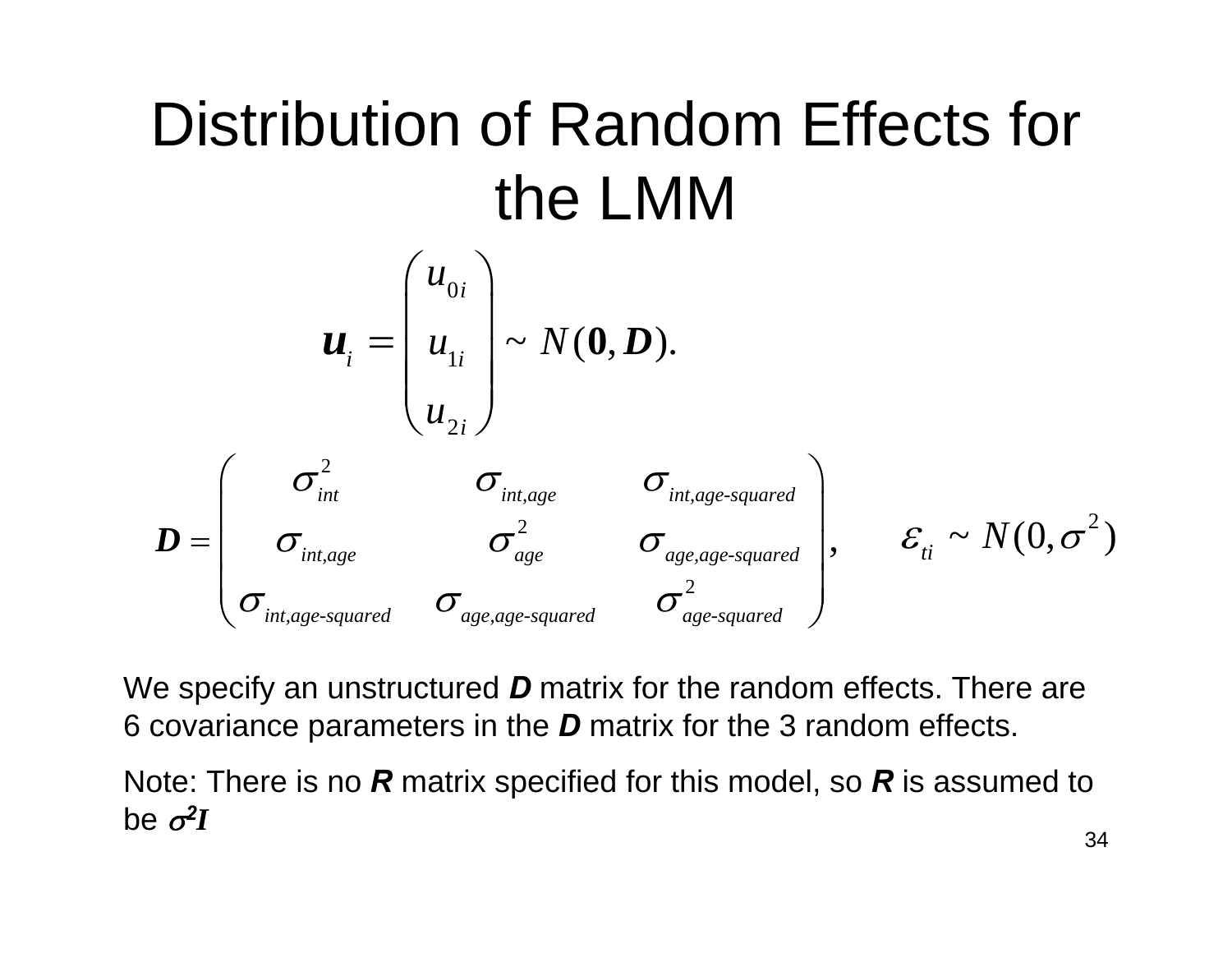# LMM: Problem with *G* Matrix

SAS reports problems fitting Model 6.1. We see the following note in the SAS log:

**NOTE: Convergence criteria met.**

**NOTE: Estimated G matrix is not positive definite.**

**NOTE: Asymptotic variance matrix of covariance parameter estimates has been found to be singular and a generalized inverse was used. Covariance parameters with zero variance do not contribute to degrees of freedom computed by DDFM=SATTERTH.**

**We have a problem with the**  *G* **matrix (referred to as the**  *D* **matrix in this presentation). We need to investigate this problem.**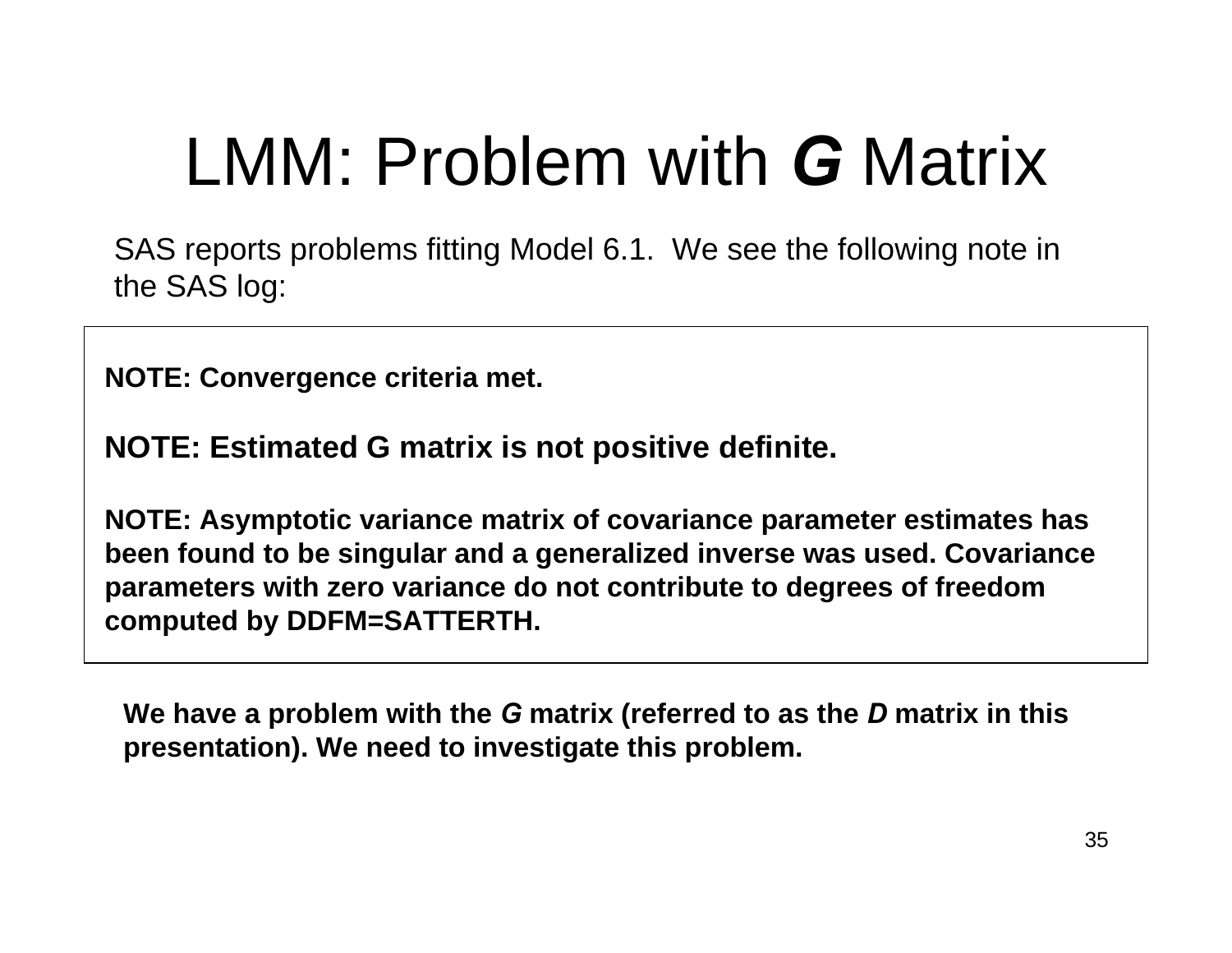# LMM: SAS Output for *G* Matrix



36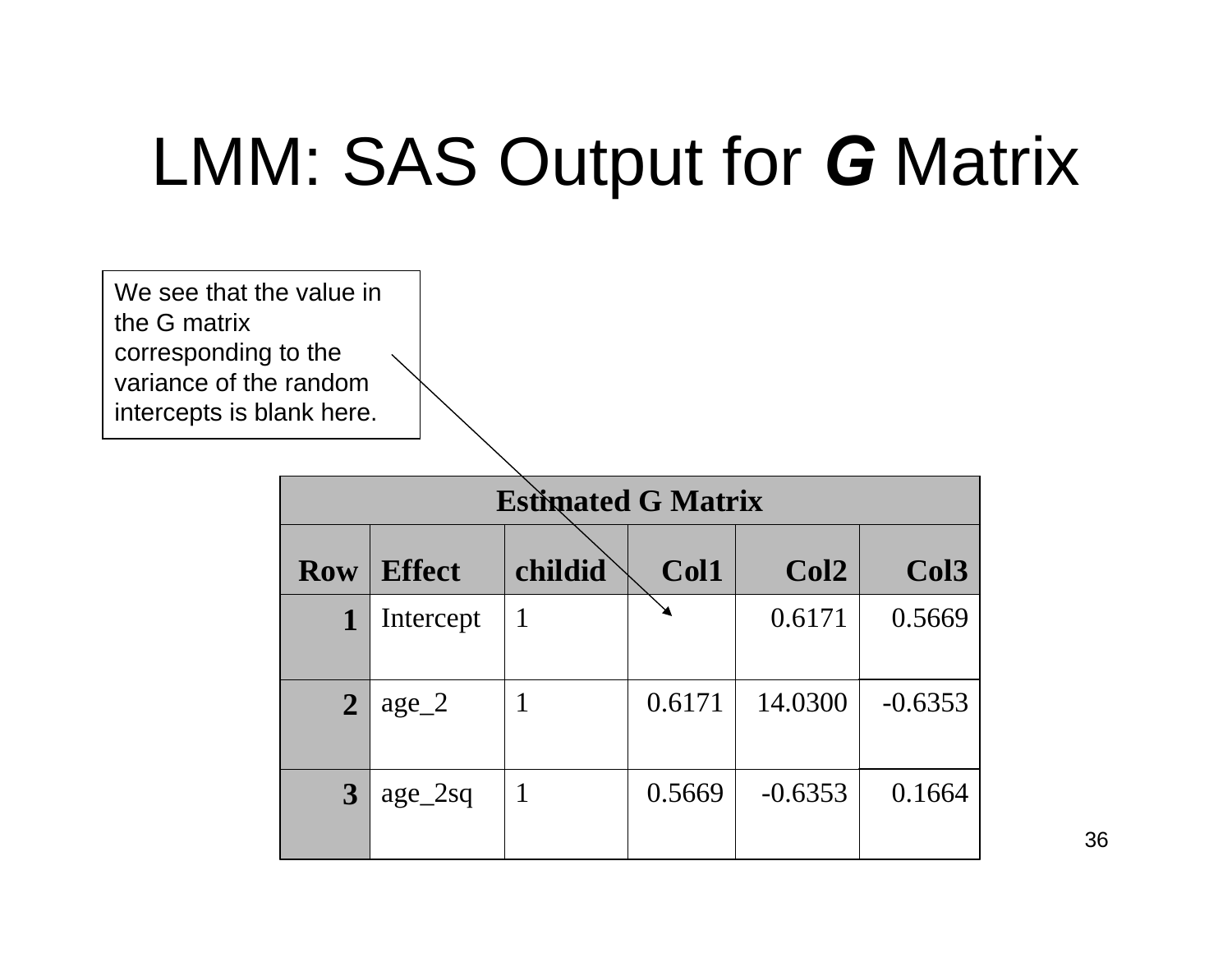#### Fit the Implied Marginal Model

- We now refit the model
- Use the **nobound** option, to get the implied marginal model,
- Positive definiteness constraints on *G* and *R* are relaxed.

proc mixed data=autism2 **nobound**;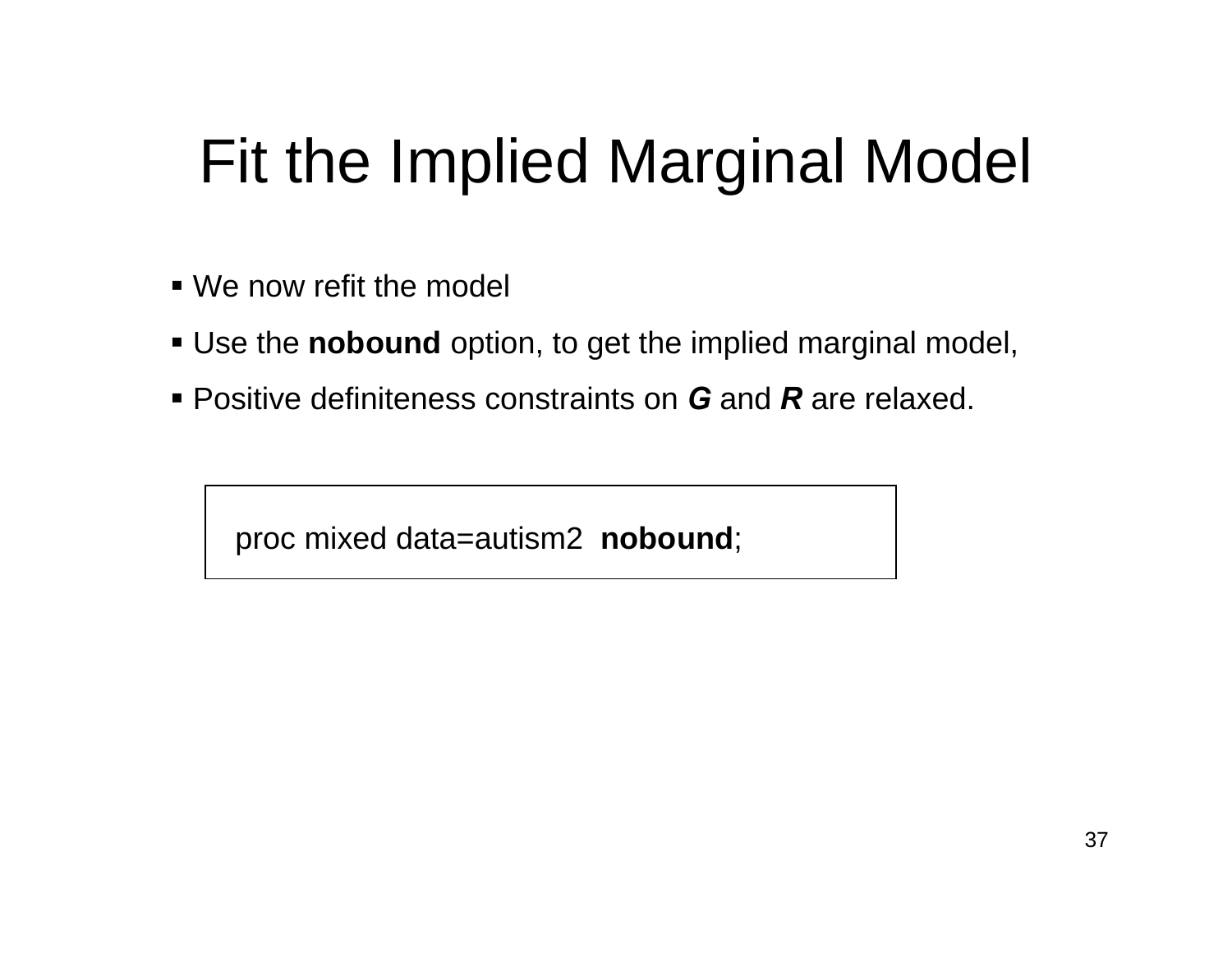# Look at Unconstrained *G* Matrix

| <b>Estimated G Matrix</b> |               |         |            |                  |                  |  |
|---------------------------|---------------|---------|------------|------------------|------------------|--|
| <b>Row</b>                | <b>Effect</b> | childid | Col1       | Col <sub>2</sub> | Col <sub>3</sub> |  |
| 1                         | Intercept     |         | $-10.5406$ | 4.2760           | 0.1423           |  |
| $\overline{2}$            | $age_2$       |         | 4.2760     | 11.9673          | $-0.4038$        |  |
| $\boldsymbol{3}$          | $age_2sq$     |         | 0.1423     | $-0.4038$        | 0.1383           |  |

The new estimate of the variance of the random intercepts is **negative**!

Clearly, this LMM is not working, as a negative variance is impossible!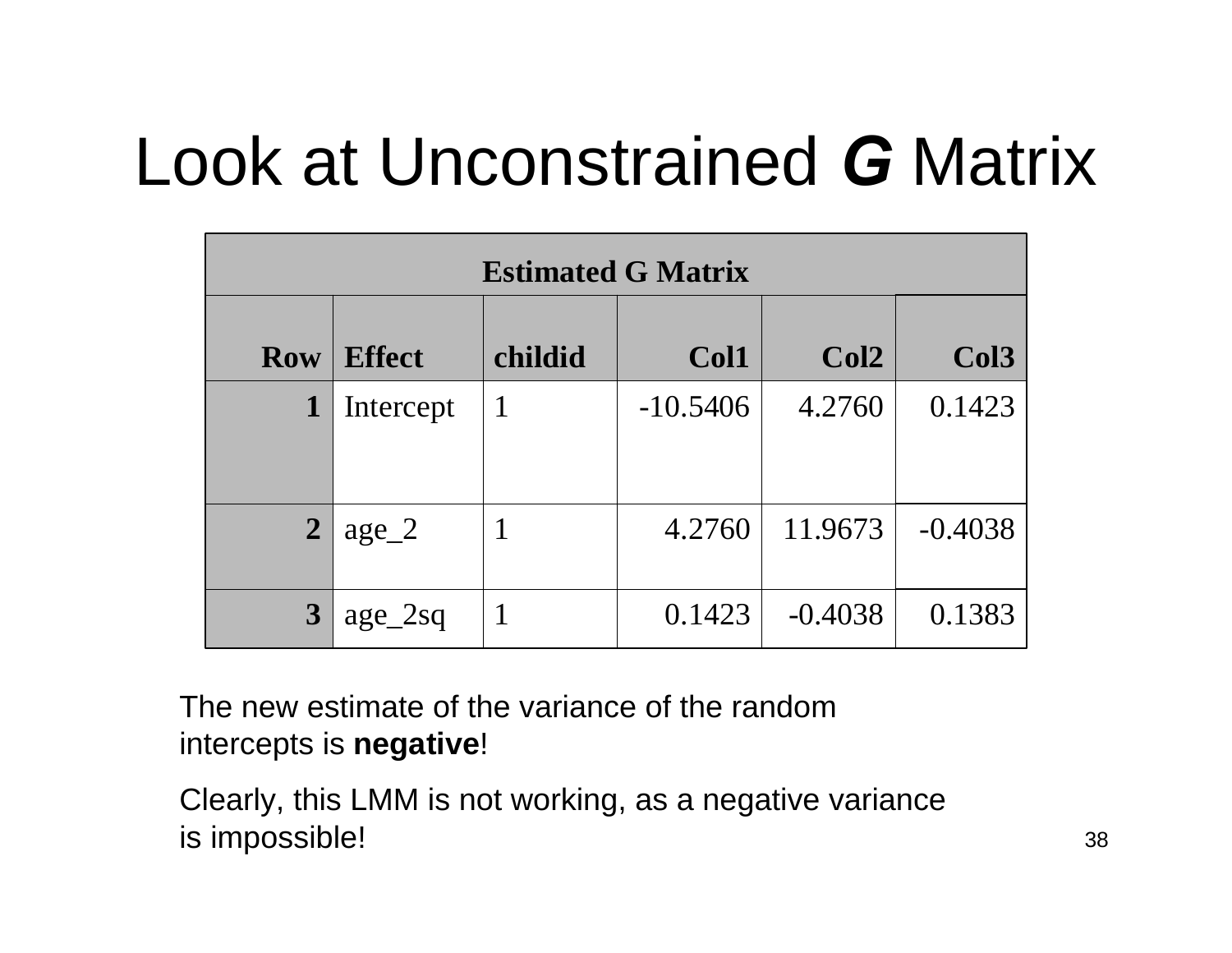#### Revised LMM: Remove the Random Intercept

```
proc mixed data = autism2;
 class childid sicdegp;
 model vsae = sicdegp age_2 age_2sq age_2*sicdegp
         age_2sq*sicdegp / 
         solution ddfm=sat influence;
 random age_2 age_2sq /
                        subject = childid solution g v vcorr type = un;
run;
```
**Note: the only change in the model is that "int" has been deleted from the random statement.**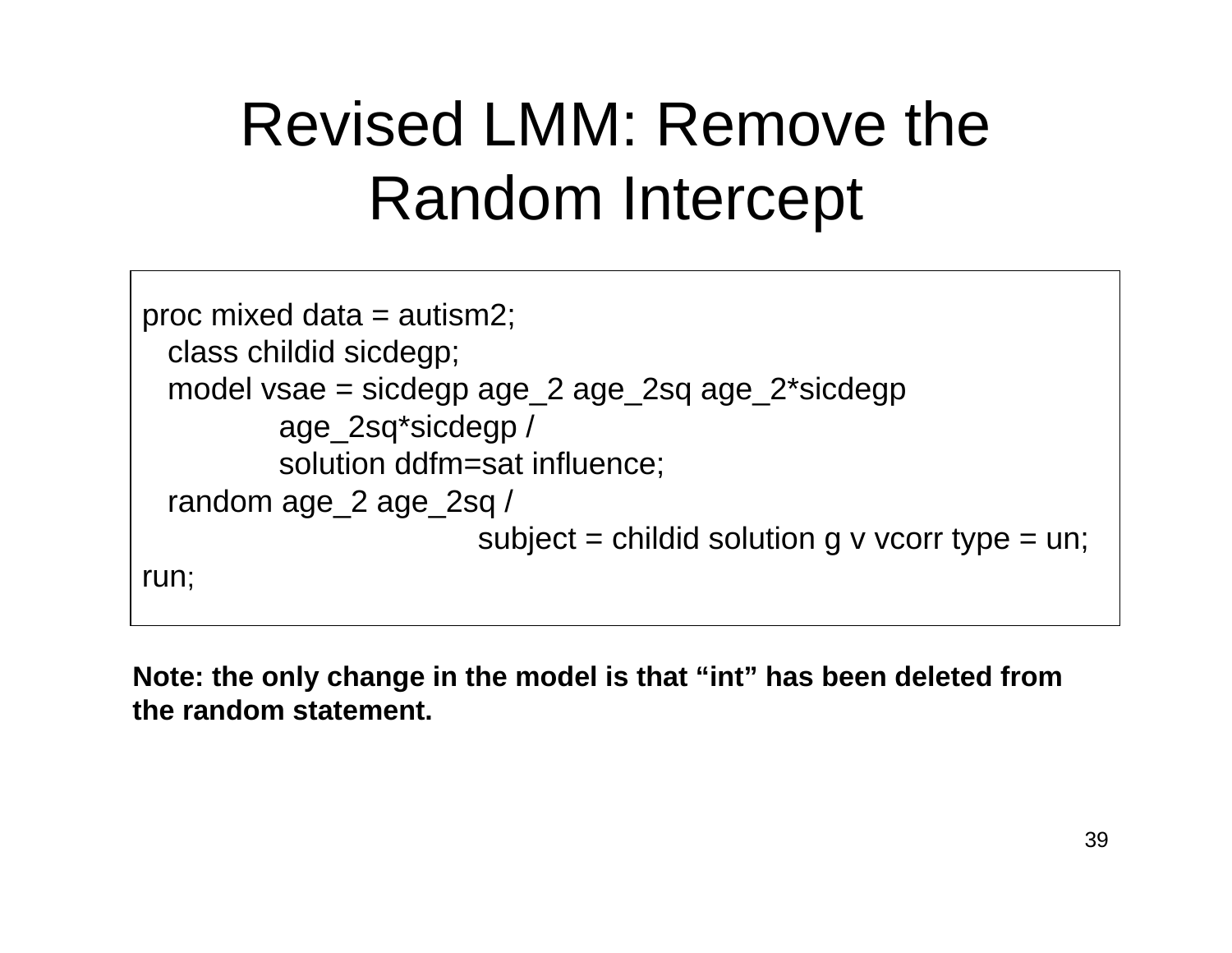### G Matrix for Revised LMM without Random Intercept

There are no error messages in the log.

The 2x2 G matrix is positive-definite.

| <b>Estimated G Matrix</b> |                                                      |  |           |           |  |  |  |
|---------------------------|------------------------------------------------------|--|-----------|-----------|--|--|--|
| <b>Row</b>                | <b>Effect</b><br>childid<br>Col1<br>Col <sub>2</sub> |  |           |           |  |  |  |
| $\mathbf{1}$              | $age_2$                                              |  | 14.6674   | $-0.4401$ |  |  |  |
| $\overline{2}$            | age_2sq                                              |  | $-0.4401$ | 0.1315    |  |  |  |

| <b>Covariance Parameter Estimates</b> |                |                 |  |  |  |
|---------------------------------------|----------------|-----------------|--|--|--|
| <b>Cov Parm</b>                       | <b>Subject</b> | <b>Estimate</b> |  |  |  |
| UN(1,1)                               | childid        | 14.6674         |  |  |  |
| UN(2,1)                               | childid        | $-0.4401$       |  |  |  |
| UN(2,2)                               | childid        | 0.1315          |  |  |  |
| <b>Residual</b>                       |                | 38.4988         |  |  |  |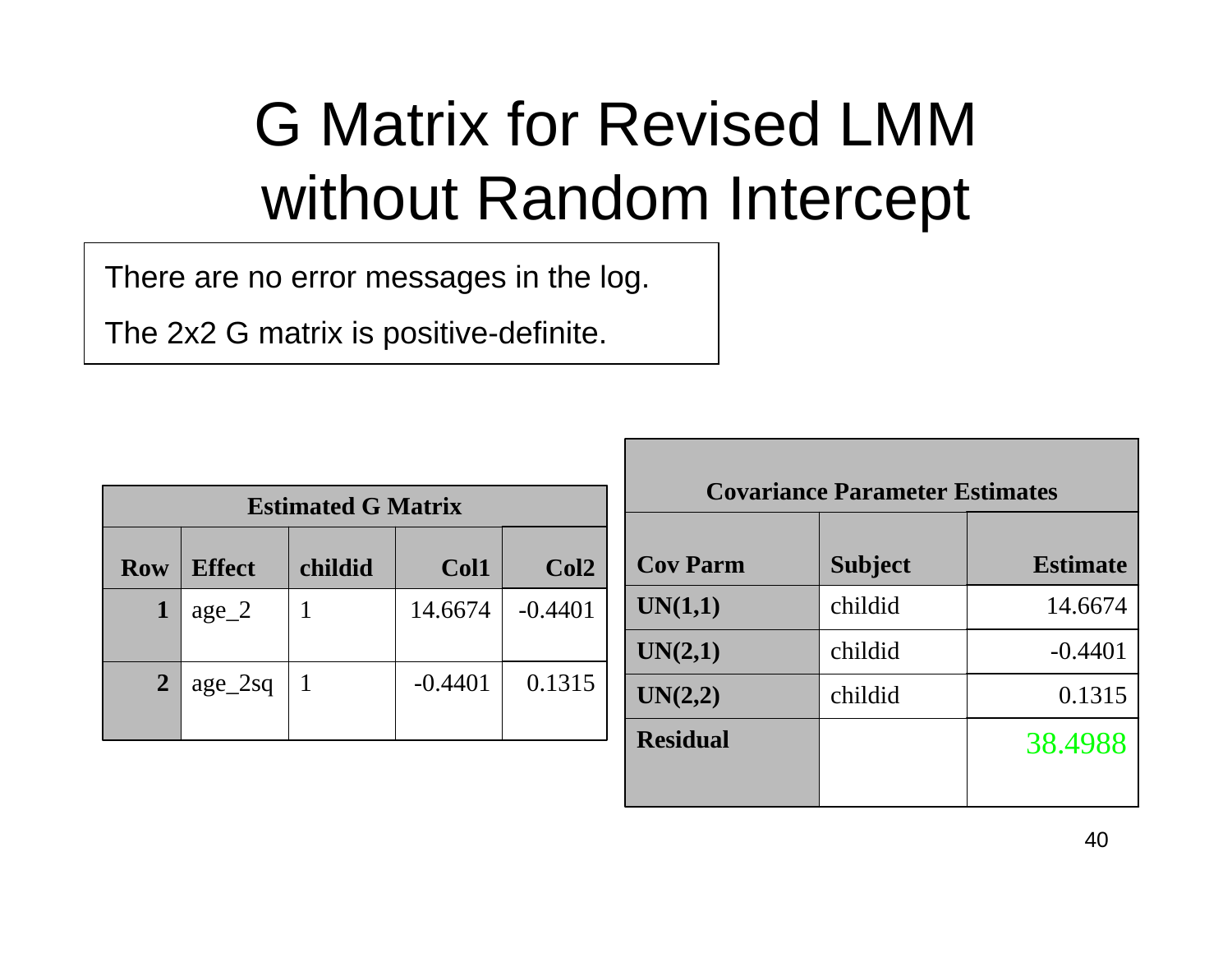# *V* Matrix for the Revised LMM

The only variability in the intercept is the estimated residual variance.

There is no covariance between the Y values at baseline with any other ages

| <b>Estimated V Matrix for childid 1</b> |         |         |         |                  |                  |
|-----------------------------------------|---------|---------|---------|------------------|------------------|
| <b>Row</b>                              | Col1    | Col2    | Col3    | Col <sub>4</sub> | Col <sub>5</sub> |
| $\mathbf 1$                             | 38.4988 |         |         |                  |                  |
| $\overline{2}$                          |         | 52.4175 | 39.9043 | 84.4687          | 119.16           |
| 3                                       |         | 39.9043 | 157.39  | 273.57           | 423.87           |
| $\overline{\mathcal{A}}$                |         | 84.4687 | 273.57  | 770.95           | 1298.89          |
| 5                                       |         | 119.16  | 423.87  | 1298.89          | 2566.53          |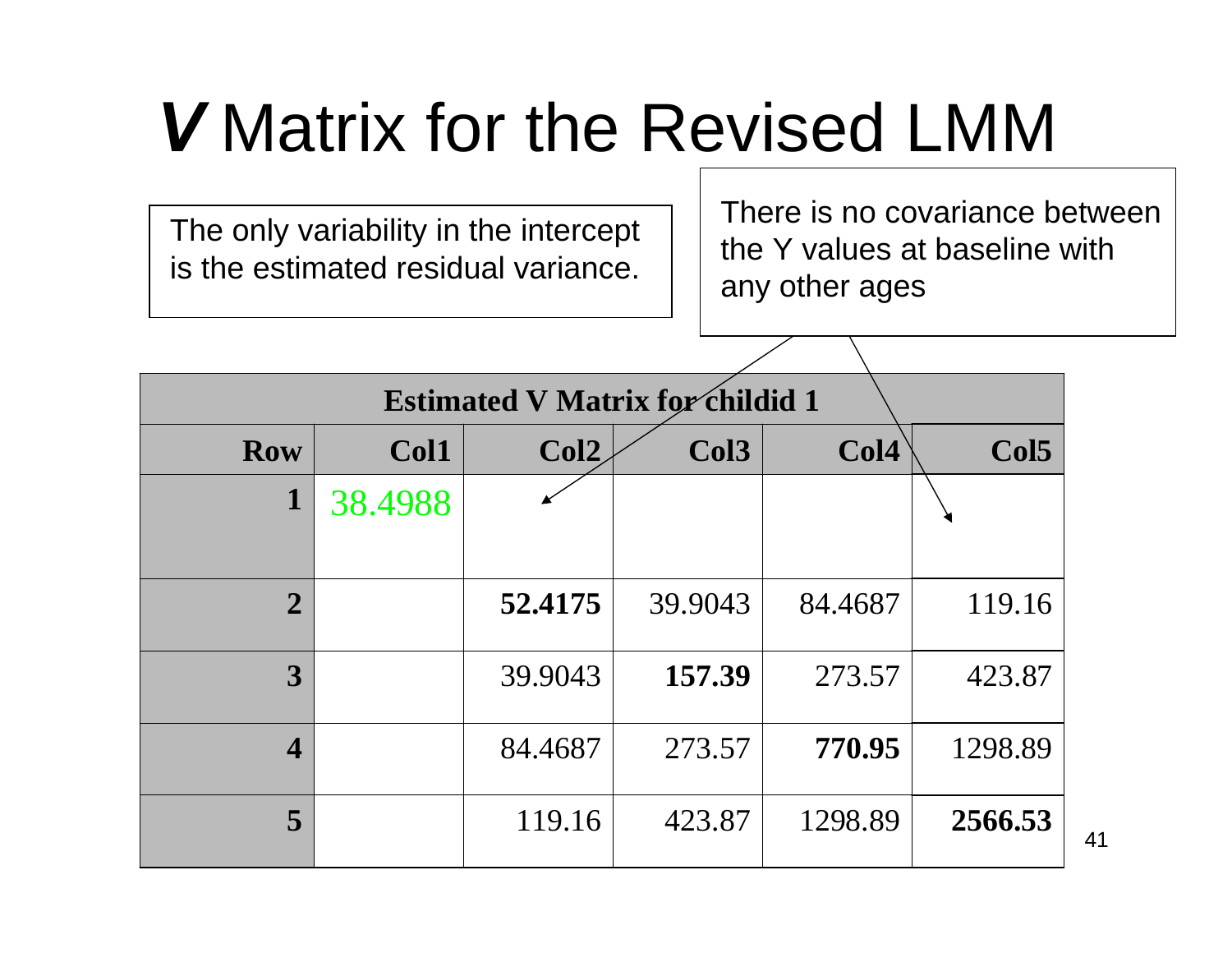# Alternative Marginal Model

Proc Mixed syntax for the marginal model:

```
proc mixed data=autism2 noclprint;
 class childid sicdegp age;
 model vsae = sicdegp age_2 age_2sq age_2*sicdegp
    age_2sq*sicdegp
    / solution ddfm=bw;
 repeated age / subject=childid type=un r rcorr;
run;
```
Note: there is no random statement in this model, and hence, the *G* matrix = *0*.

The repeated statement specifies that the *R* matrix should be unstructured.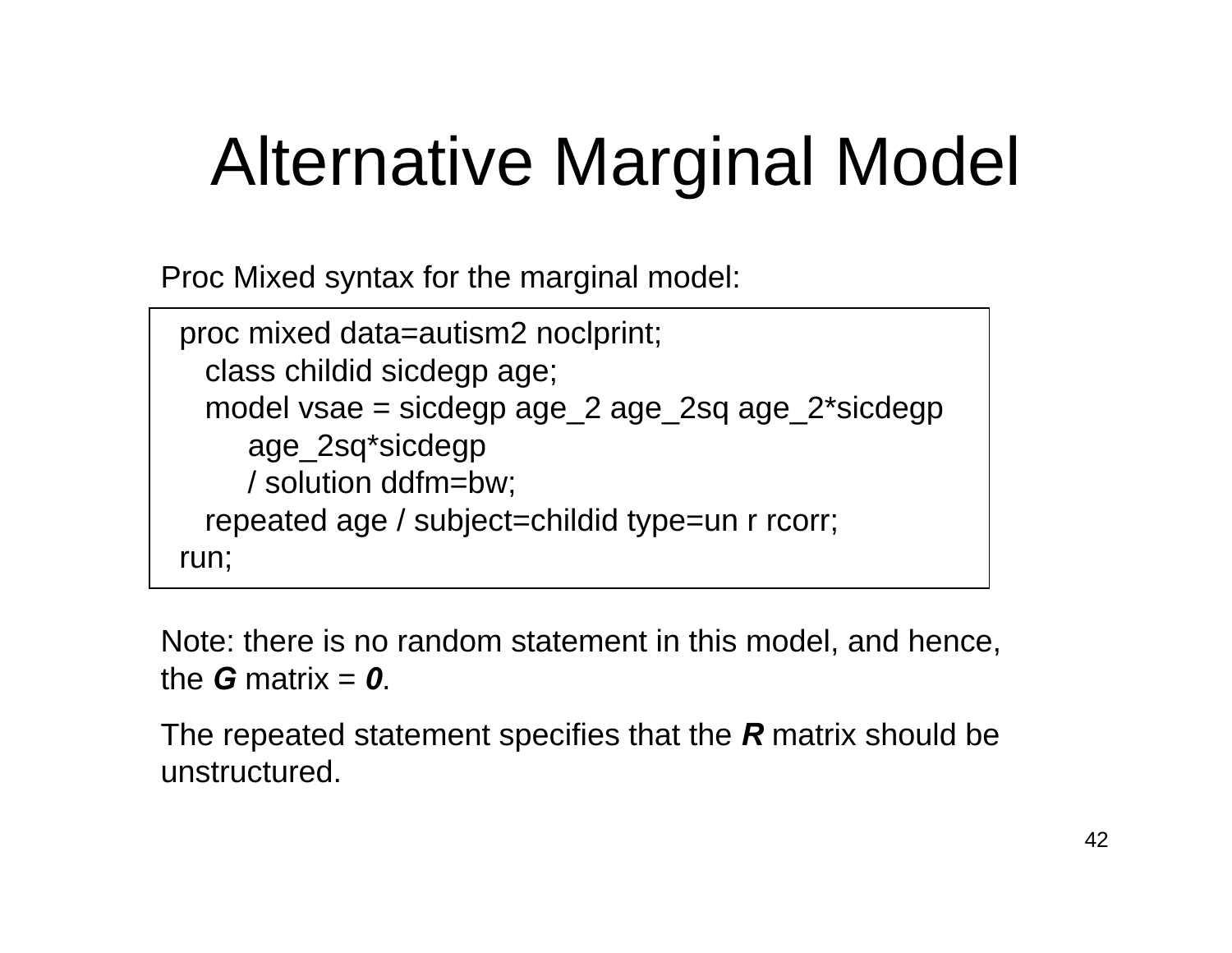# Marginal Model: *R* Matrix

Note: This *R* matrix shows positive covariance, and hence, positive correlation, between residuals at baseline and later ages.

| <b>Estimated R Matrix for childid 1</b> |         |         |                  |         |                  |  |
|-----------------------------------------|---------|---------|------------------|---------|------------------|--|
| <b>Row</b>                              | Col1    | Col2    | Col <sub>3</sub> | Col4    | Col <sub>5</sub> |  |
| $\mathbf 1$                             | 10.8223 | 8.8584  | 8.3251           | 24.6243 | 43.3342          |  |
| $\overline{2}$                          | 8.8584  | 54.5604 | 55.5313          | 94.3265 | 186.88           |  |
| 3                                       | 8.3251  | 55.5313 | 141.39           | 194.08  | 368.95           |  |
| $\overline{\mathbf{4}}$                 | 24.6243 | 94.3265 | 194.08           | 810.49  | 1153.08          |  |
| 5                                       | 43.3342 | 186.88  | 368.95           | 1153.08 | 2181.67          |  |

Again, the variance increases at each time point, as was apparent in the initial graphs, and in the LMM.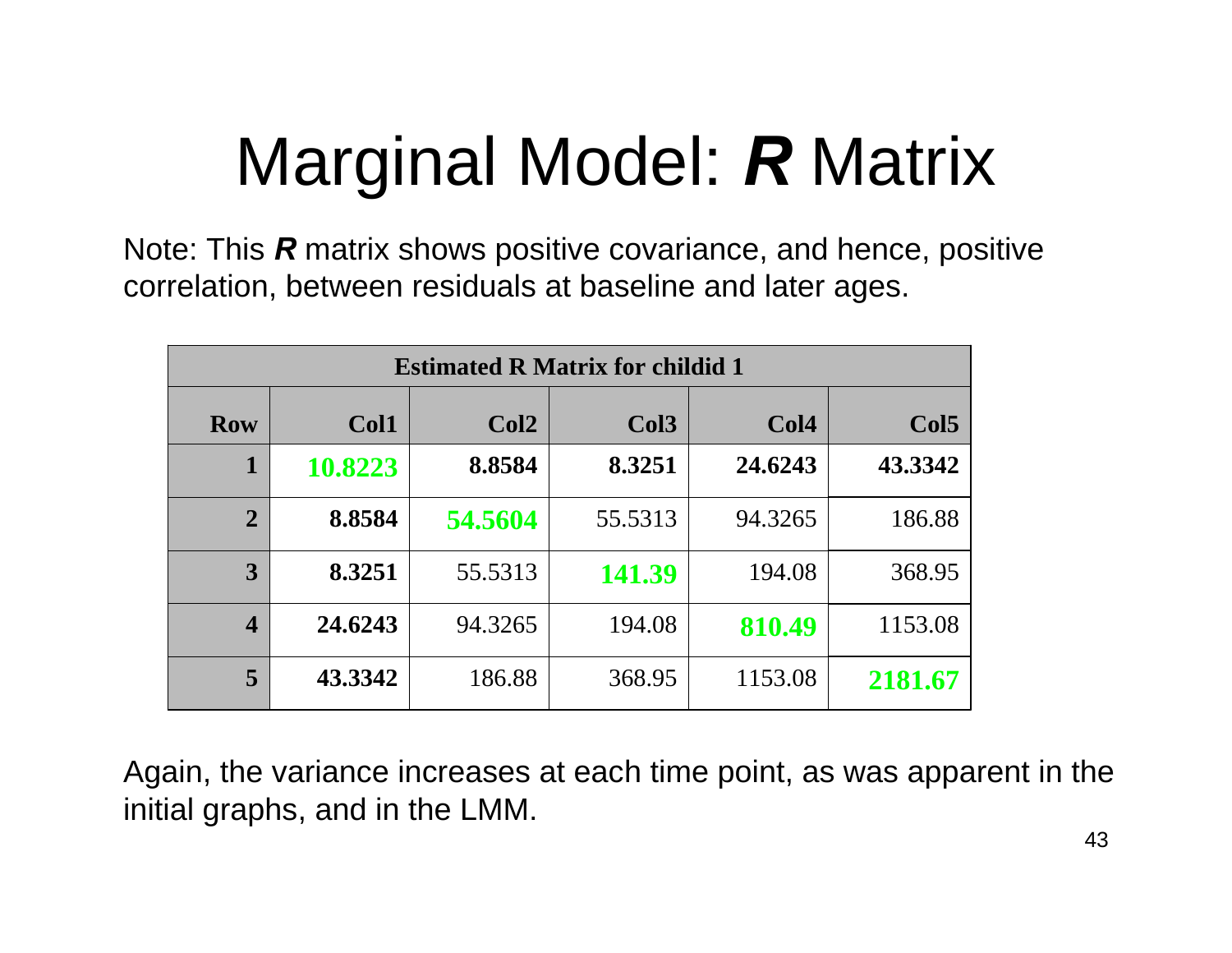# Model Fit Comparison

|            | <b>Full LMM</b> | <b>Revised LMM minus</b><br>random intercept | Marginal<br><b>Model</b> |
|------------|-----------------|----------------------------------------------|--------------------------|
| AIC.       | 4616.7          | 4623.3                                       | 4459.5                   |
| <b>BIC</b> | 4635.1          | 4635.5                                       | 4505.4                   |

From this comparison, the marginal model is preferable to the two LMMs for this data set. It has the smallest AIC and BIC.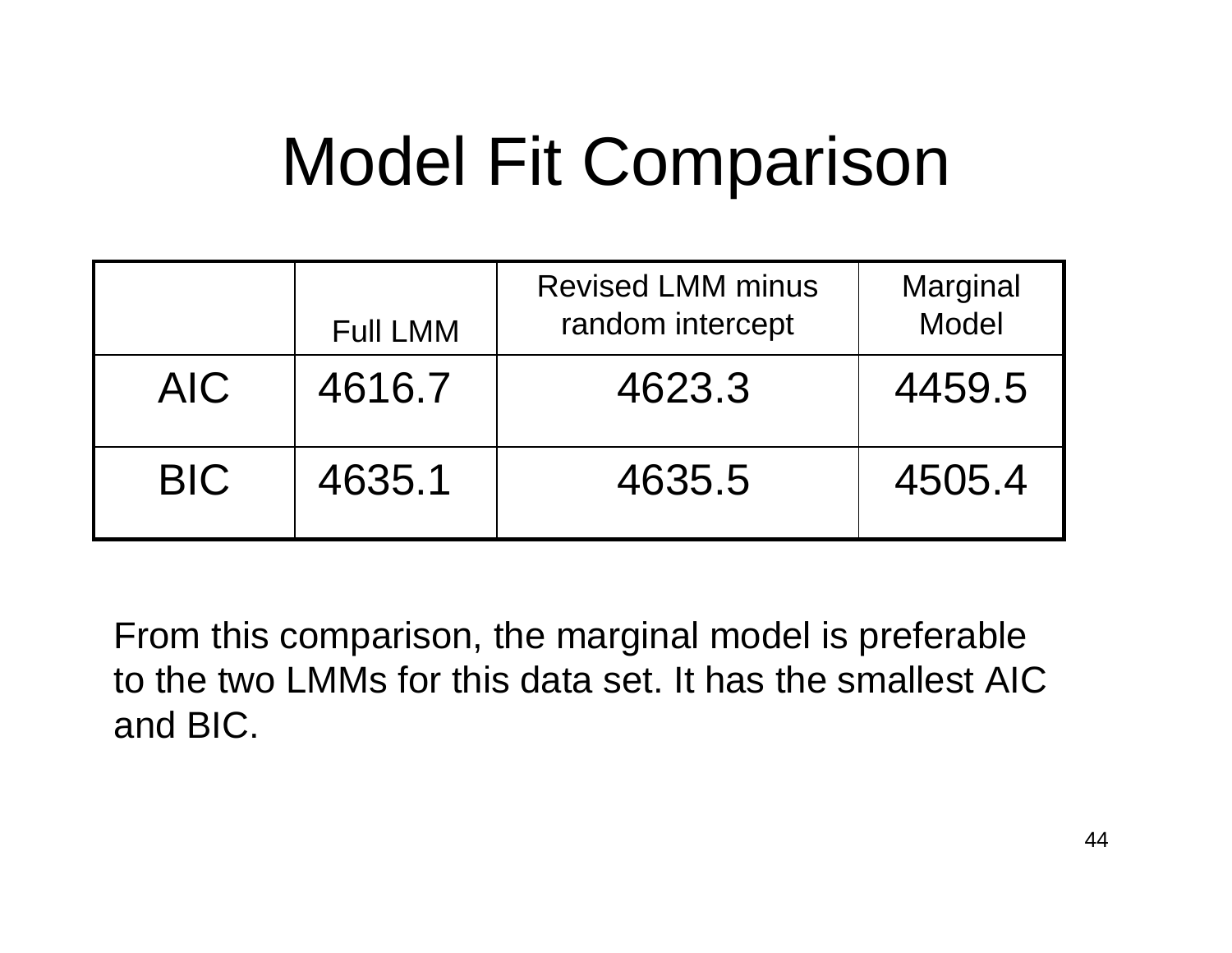# Summing Up

- The ability to fit a wide array of different covariance structures gives Proc Mixed a lot of flexibility
- By examining the *G* matrix, *R* matrix and *V*  matrix we can see how different structures affect the model covariance parameters.
- A LMM may not always be the best choice.
- At times, a marginal model may give a better fit.
- Research goals can help in the choice of the "right" modeling approach.